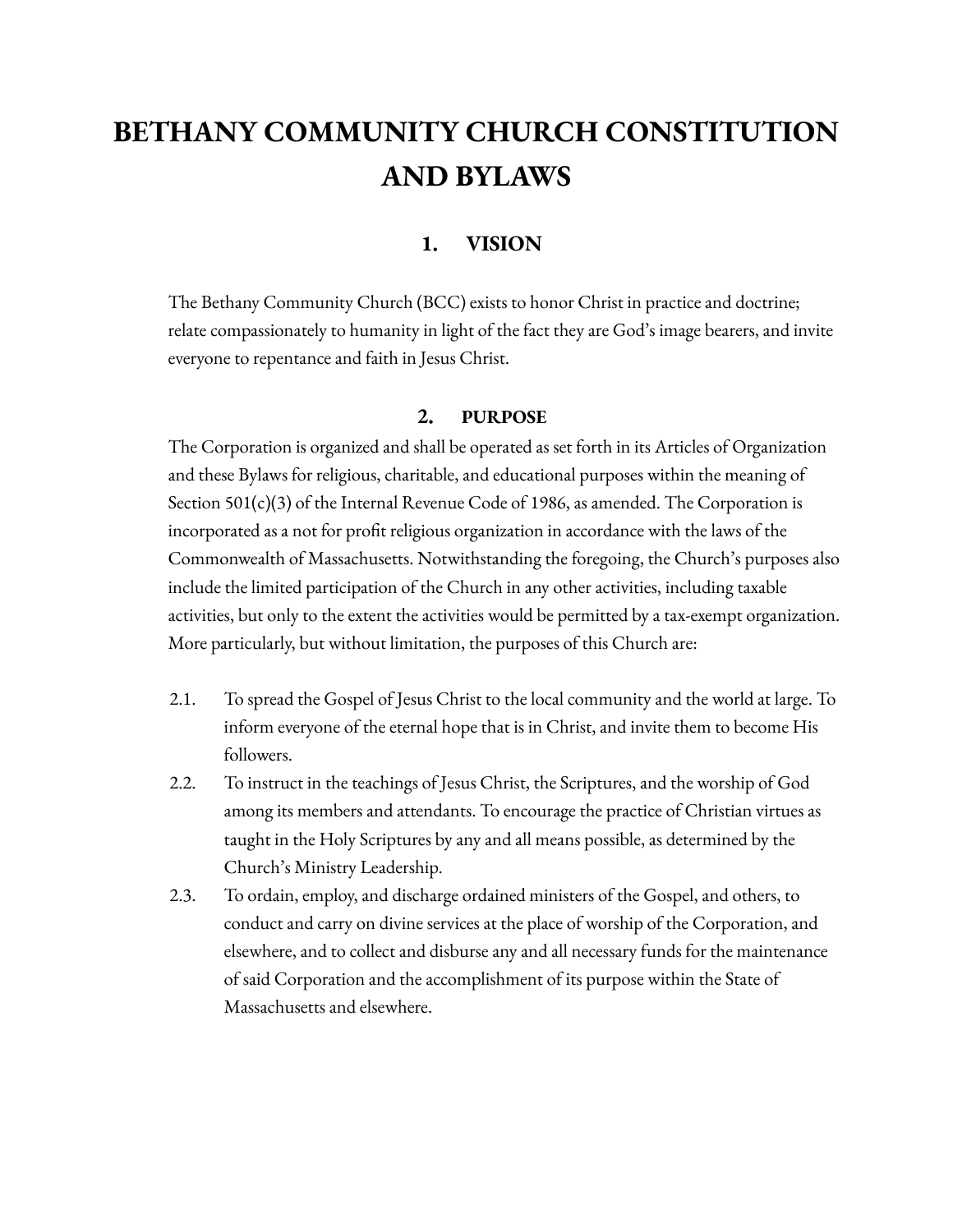- 2.3.1. Qualifications for ordination shall be to have completed an approved course of ministerial studies by the Board of Trustees and the Council of Elders. In addition, all ordinations shall be required to meet the approval of the Lead Pastor, the Executive Lead Team, and the Council of Elders.
- 2.4. To collect and disburse any and all necessary funds for the maintenance of said Corporation, and the accomplishment of its purpose within the State of Massachusetts and elsewhere.
- 2.5. To make distributions to organizations that qualify as exempt organizations under Section 501(c)(3) of the Internal Revenue Code of 1986, as amended.
- 2.6. To serve the community at large with acts of charity, and engage in activities to foster human flourishing in all ways possible. Our desire is to add dignity and hope to the lives of everyone within our sphere of influence.
- 2.7. To develop income streams that fund our charitable and community ministry.
- 2.8. This Corporation is also organized to promote, encourage, and foster any other similar religious, charitable, and educational activities; to accept, hold, invest, reinvest, and administer any gifts, legacies, bequests, devices, funds and property of any sort or nature, and to use, expend, or donate the income or principal thereof for, and to devote the same to, the foregoing purposes of the Corporation; and to do any and all lawful acts and things which may be necessary, useful, suitable, or proper for the furtherance of accomplishment of the purposes of this Corporation. Provided, however, no act may be performed which would violate Section 501(c)(3) of the Internal Revenue Code of 1986, as it now exists or as it may hereafter be amended.

# **3. PREROGATIVES**

This Church shall have the right to govern itself according to the standards of the New Testament Scriptures, endeavoring to keep the unity of the Spirit in the bond of peace until we all come in the unity of the faith, and of the knowledge of the Son of God, unto a perfect man, until the measure of the stature of the fullness of Christ. Ephesians 4:3, 13 (NIV)

- 3.1. To have a membership that is determined by the Church and to discipline its members according to the Scripture and the stated standard of membership as so cited in the Bylaws.
- 3.2. To choose or call its pastor, appoint officers, and transact all other business pertaining to its life and conduct as a local church.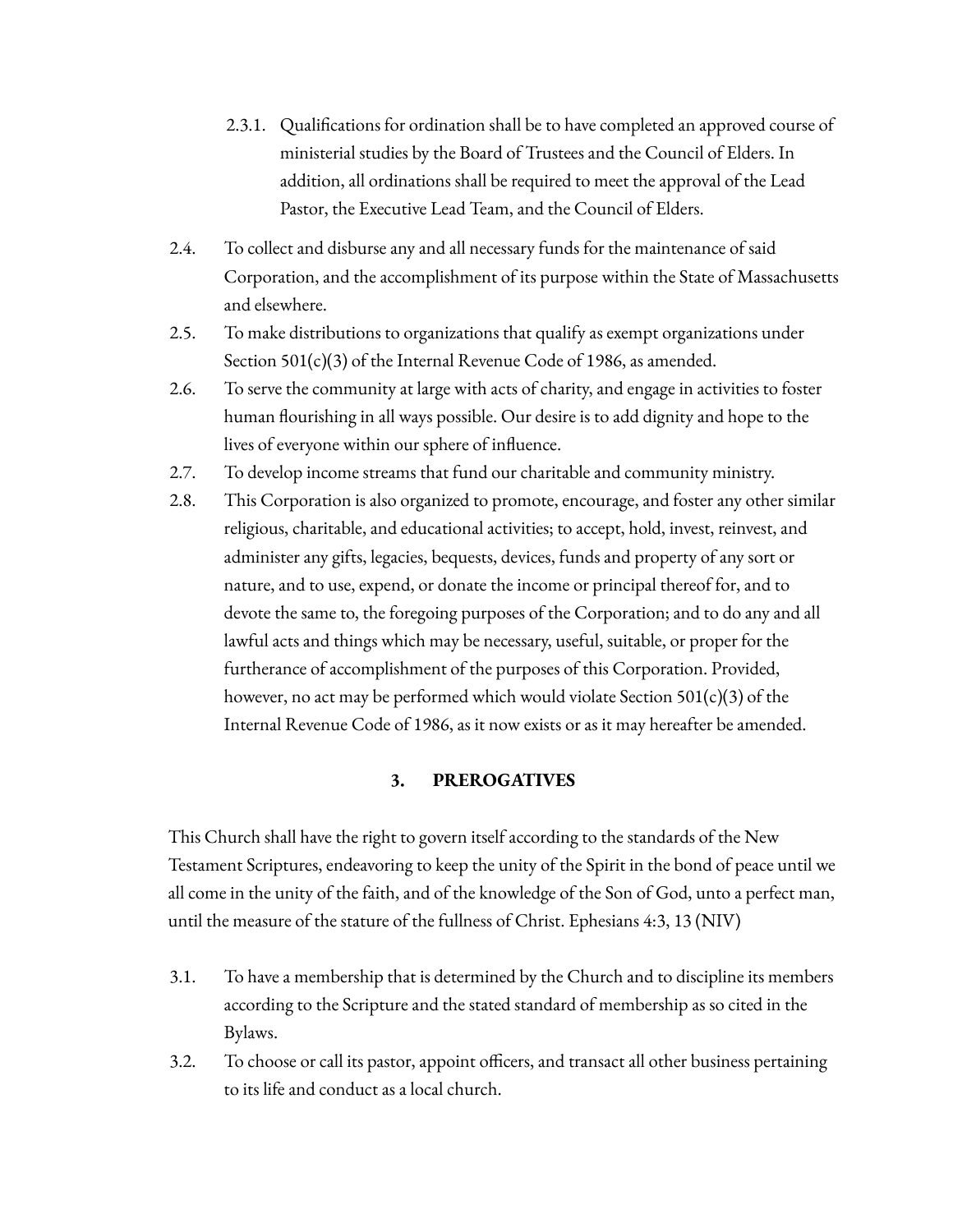- 3.3. To set ethics, rules, codes of conducts, and doctrinal beliefs for membership and leadership according to the clear truths and principles set forth in the Bible.
- 3.4. To hire and/or appoint only those who demonstrate a commitment to the vision, ethics, rules, codes of conduct, and doctrinal beliefs of Bethany Community Church.
- 3.5. Bethany Community Church also retains the right to dismiss any staff or appointees that depart from said vision, ethics, rules, codes of conduct, and doctrinal beliefs.
- 3.6. To both ordain and acknowledge the ordination of its pastors.
- 3.7. To establish and maintain such ministries and institutions as may be deemed necessary for the propagation of the gospel, and for the work of the local church.
- 3.8. To purchase and acquire by gift, bequest or otherwise, either directly or as a trustee, and to own, hold in trust, use, sell, convey, mortgage, lease or otherwise dispose of any real estate or chattels as may be necessary for the furtherance of its purposes; all in accordance with its Constitution and Bylaws or as the same may be hereafter modified or amended.
- 3.9. To dispose of church property so long as the proceeds of the sale of that property remain with Bethany Community Church for the purposes of the ministry of the Church or are transferred to another like 501C3.
- 3.10. To establish and maintain means of income that solely exist to support charitable and community outreach.
- 3.11. To love, accept, and serve all persons who attend our public service or with whom we otherwise engage with as image bearers of God.

# **4. TENETS AND BELIEFS**

The following Statement of Faith expresses the beliefs of Bethany Community Church and provides spiritual guidance for all Bethany Community Church operations. No Director, Officer, employee, member or person under direction or control of Bethany Community Church shall knowingly take or promote any action that disrupts BCC's ability to operate under these beliefs.

# 4.1. **The one true God**

4.1.1. The one true God has revealed Himself as the eternally self-existent "I AM," the Creator of heaven and earth and the Redeemer of mankind. He has further revealed Himself as embodying the principles of relationship and association as Father, Son, and Holy Spirit. (*Deut. 6:4 NIV; Isa. 43:10, 11 NIV; Matt. 28:19 NIV; Luke 3:22 NIV)*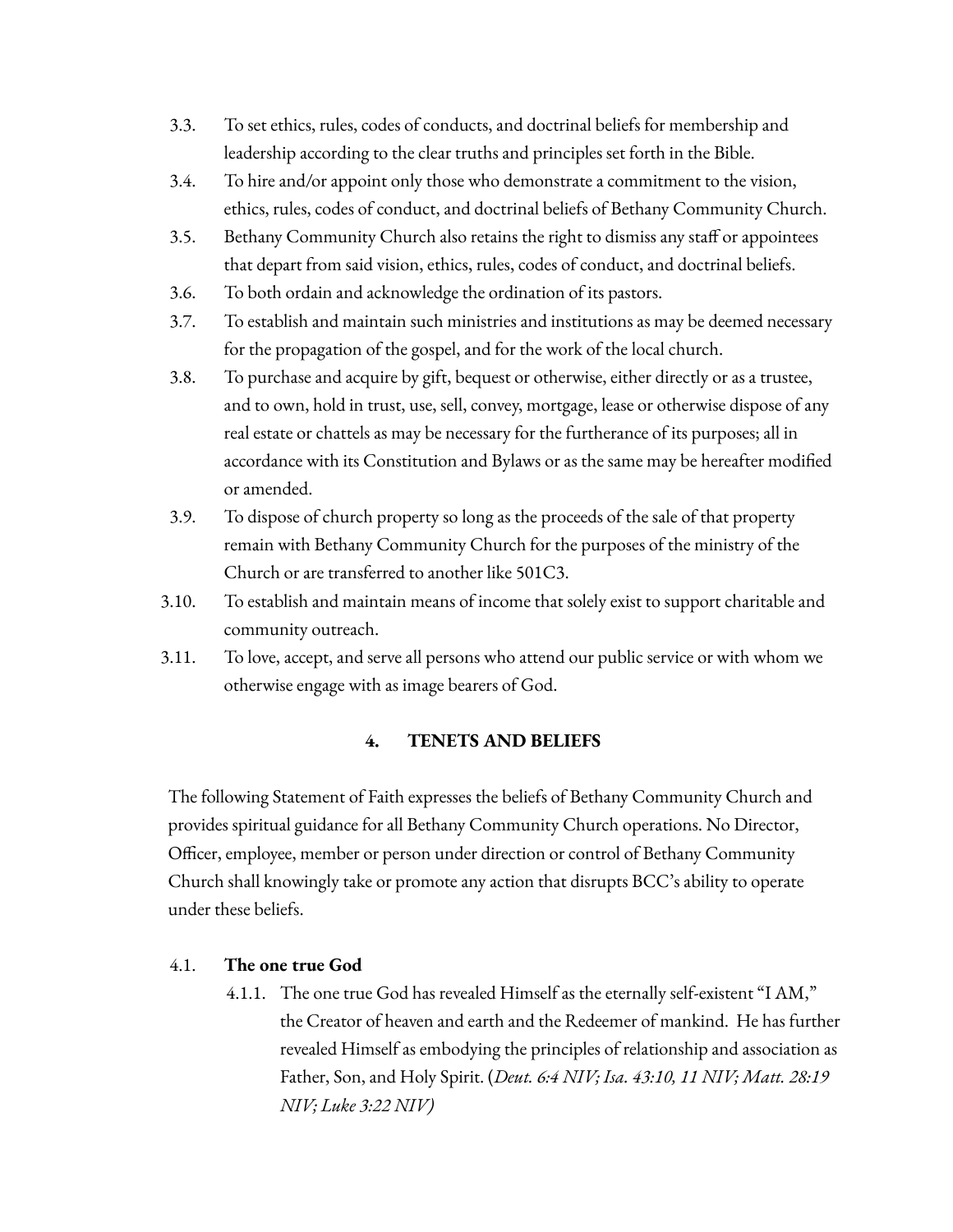# 4.2. **The Bible**

4.2.1. The Bible is the authoritative Word of God, the ultimate source of church doctrine. Holy Scripture is the final authority in determining faith and morals. It is inspired, infallible, and inerrant. It is our guide for life and practice. (*2 Timothy 3:16 NIV; 2 Peter 1:20-21 NIV; Proverbs 30:5 NIV; Romans 16:25-26 NIV)*

# 4.3. **The Trinity**

4.3.1. There is one God, eternally existent in three persons: Father, Son, and Holy Spirit. These three are co-equal and co-eternal. (*1 John 5:7 NIV; Genesis 1:26 NIV; Matthew 3:16-17 NIV; Matthew 28:19 NIV; Luke 1:35 NIV; Isaiah 9:6 NIV; Hebrews 3:7-11 NIV)*

# 4.4. **Jesus Christ**

4.4.1. Jesus Christ is God the Son, the second person of the Trinity. Jesus' love for humanity caused Him to willingly lay aside His heavenly glory for a season, humble Himself and come to earth, where He accepted the limitation of humanity. On earth, Jesus was fully God and fully man. He was born of a virgin, lived a sinless life, performed miracles, died on the cross for mankind and thus, atoned for our sins through the shedding of His blood. He rose from the dead on the third day according to the Scriptures, ascended to the right hand of the Father, and will return again in power to restore the earth and reign forever. ( *John 1:1 NIV; John 1:14 NLT; John 20:28 NIV; 1 Timothy 3:16 NIV; Isaiah 9:6 NIV; Philippians 2:5-6 NIV; 1 Timothy 2:5 NIV)*

# 4.5. **The fall of man**

4.5.1. We were created good and upright; for God said, "Let us make man in our image, after our likeness."Humans were given dominion over the earth, however, mankind, by voluntary transgression, fell and thereby incurred not only physical death but spiritual death, which is separation from God. *(Gen. 1:26,27; 2:17; 3:6 NIV; Rom. 5:12 NIV)*

# 4.6. **Salvation**

4.6.1. We believe sin entered the human race through the fall of man. The antidote for our sin is the substitutionary atonement provided when Christ died on the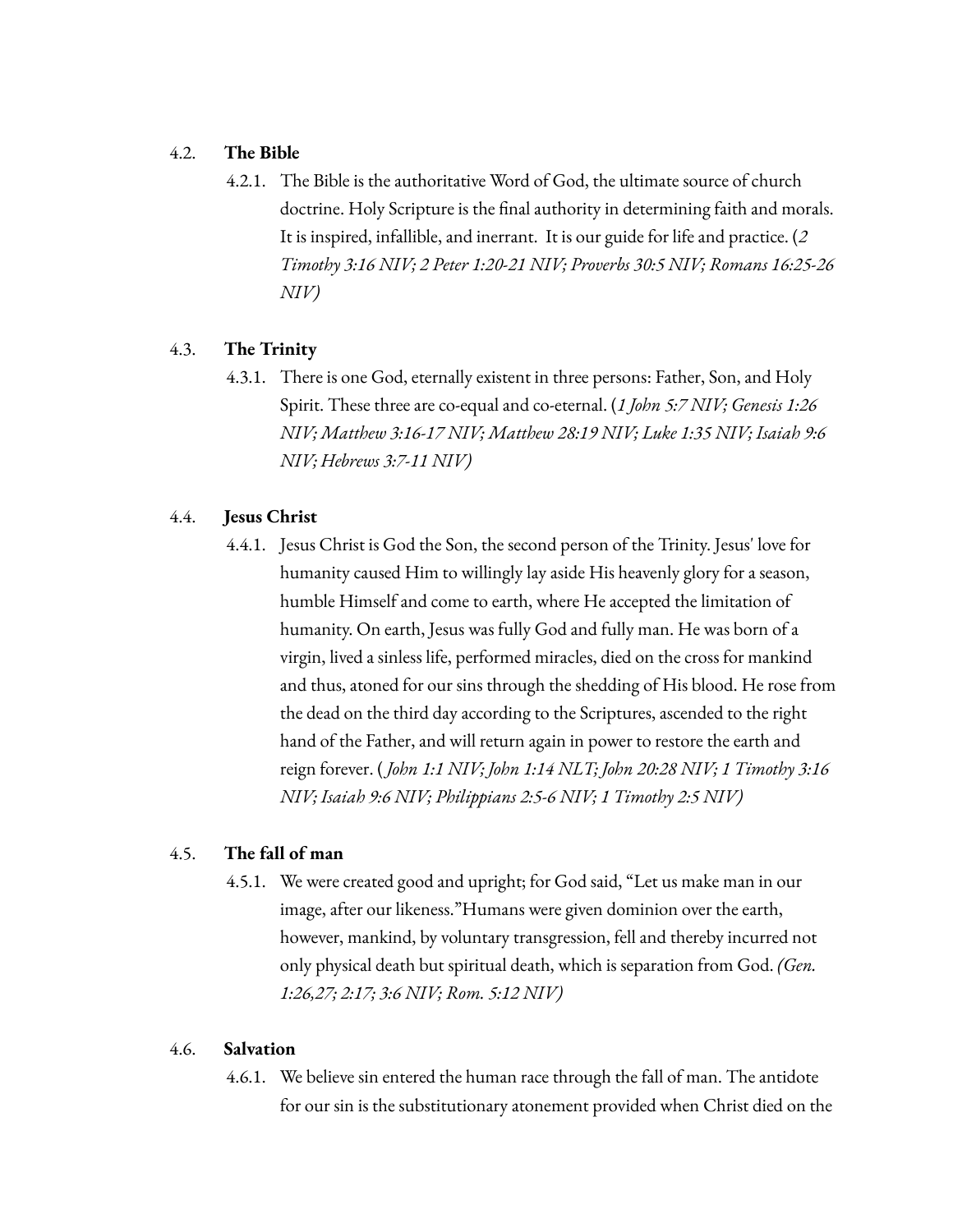cross. Salvation is God's past, present, and continuous action to rescue humankind from the negative effects of "The Fall'' and bring us into all that it means to be a child of God, including finding God's unique personal purpose and eternal life.

4.6.2. We are saved by grace through faith in Jesus Christ; His death, burial, and resurrection. Salvation is a gift from God, not merely the result of our good works or human efforts. Humans gain access to Christ's redemptive work through the surrender of their will and their personal confession that He is Lord. (*Ephesians 2:8-9 NIV; Galatians 2:16, 3:8 NIV; Titus 3:5 NIV; Romans 10:9-10 NIV; Acts 16:31 NIV; Hebrews 9:22 NIV)*

#### 4.7. **Sanctification & personal growth**

- 4.7.1. It is the goal of Bethany Community Church to assist and encourage every believer to become more and more like Jesus Christ. The Scripture calls this process sanctification.
- 4.7.2. Sanctification is the ongoing process of yielding to God's Word and His Spirit in order to complete the development of Christ's character in us. It is through the present ministry of the Holy Spirit, the Word of God, and the encouragement of the faith community that the Christian is enabled to increasingly live a Godly life. (*1 Thessalonians 4:3 NIV; 1 Thessalonians 5:23 NIV; 2 Corinthians 3:18 NIV; 2 Corinthians 6:14-18 NIV; 2 Thessalonians 2:1-3NLT; Romans 8:29 NIV; Romans 12:1-2 NIV; Hebrews 2:11 NIV)*

### 4.8. **The Holy Spirit**

- 4.8.1. The Holy Spirit is the third being of the Trinity and is the action of God on earth.
- 4.8.2. The complete manifestation of the Holy Spirit was released into the earthly realm after Christ ascended into heaven.
- 4.8.3. The Holy Spirit is moving throughout the world to bring the conviction of sin and to draw attention to the redeeming power of Jesus Christ.
- 4.8.4. The Holy Spirit lives in the heart of every Christian to lead, guide, and constantly remind them of the words of Christ.
- 4.8.5. The Holy Spirit instills in Christ followers supernatural love and acceptance of all humanity.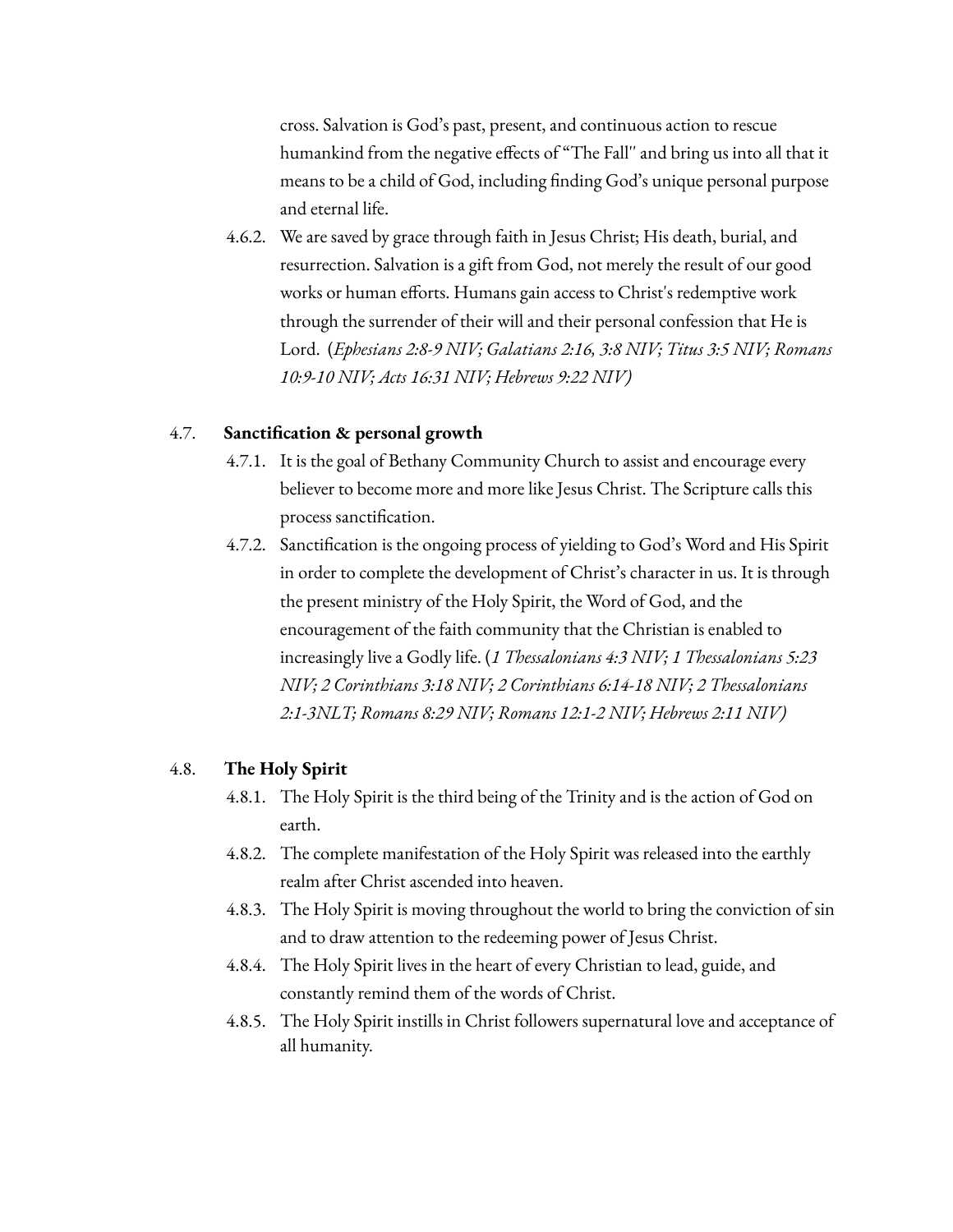4.8.6. Christians are people who have invited the Lord Jesus Christ to come and live inside them by His Holy Spirit. "If God gave them the same gift as he gave us... who was I to think that I could oppose God?" (*Acts 11:17 NIV*)

# 4.9. **The baptism in the Holy Spirit**

- 4.9.1. Given at Pentecost, it is the promise of the Father, sent by Jesus after His ascension, to empower the Church to preach the Gospel throughout the whole earth (*Joel 2:28-29; Matthew 3:11; Mark 16:17; Acts 1:5, 2:1-4, 17, 38-39, 8:14-17, 10:38, 44-47, 11:15-17, 19:1- 6)*
- 4.9.2. All believers should fervently seek baptism in the Holy Spirit subsequent to salvation and yield to the manifestations of the Spirit.
- 4.9.3. Believers in the early church spoke in unknown tongues, prophesied, praised exuberantly, witnessed Christ reality openly, and exhibited ecstatic joy. We believe these manifestations are signs of Baptism in the Holy Spirit. We affirm all Biblical outward signs of the Holy Spirit's baptism. We also believe these manifestations are all still available and beneficial to God's people.

# 4.10. **The church**

- 4.10.1. The Church is the Body of Christ, the habitation of God through the Spirit, with divine appointments for the fulfillment of Jesus' great commission. Every person who is born of the Spirit is an integral part of the Church as a member of the body of believers. The universal Church of Jesus Christ is composed of those who have put their trust in Christ for eternal salvation and have chosen to make Him their standard of life and conduct. There is a spiritual unity of all believers in our Lord Jesus Christ. (*Ephesians 1:22; Ephesians 2:19-22; Hebrews 12:23; John 17:11; John 17:20-23)*
- 4.10.2. It is clear in Scripture that believers are to be joined to a local church and it is there that the individual Christian finds connection to the global Body of Christ. It is also in the local church where believers are equipped to serve one another, the community, and the world.

# 4.11. **Marriage**

4.11.1. Bethany Community Church holds marriage as a sacred covenant since it is the picture of Christ and the Church. We believe marriage is a human object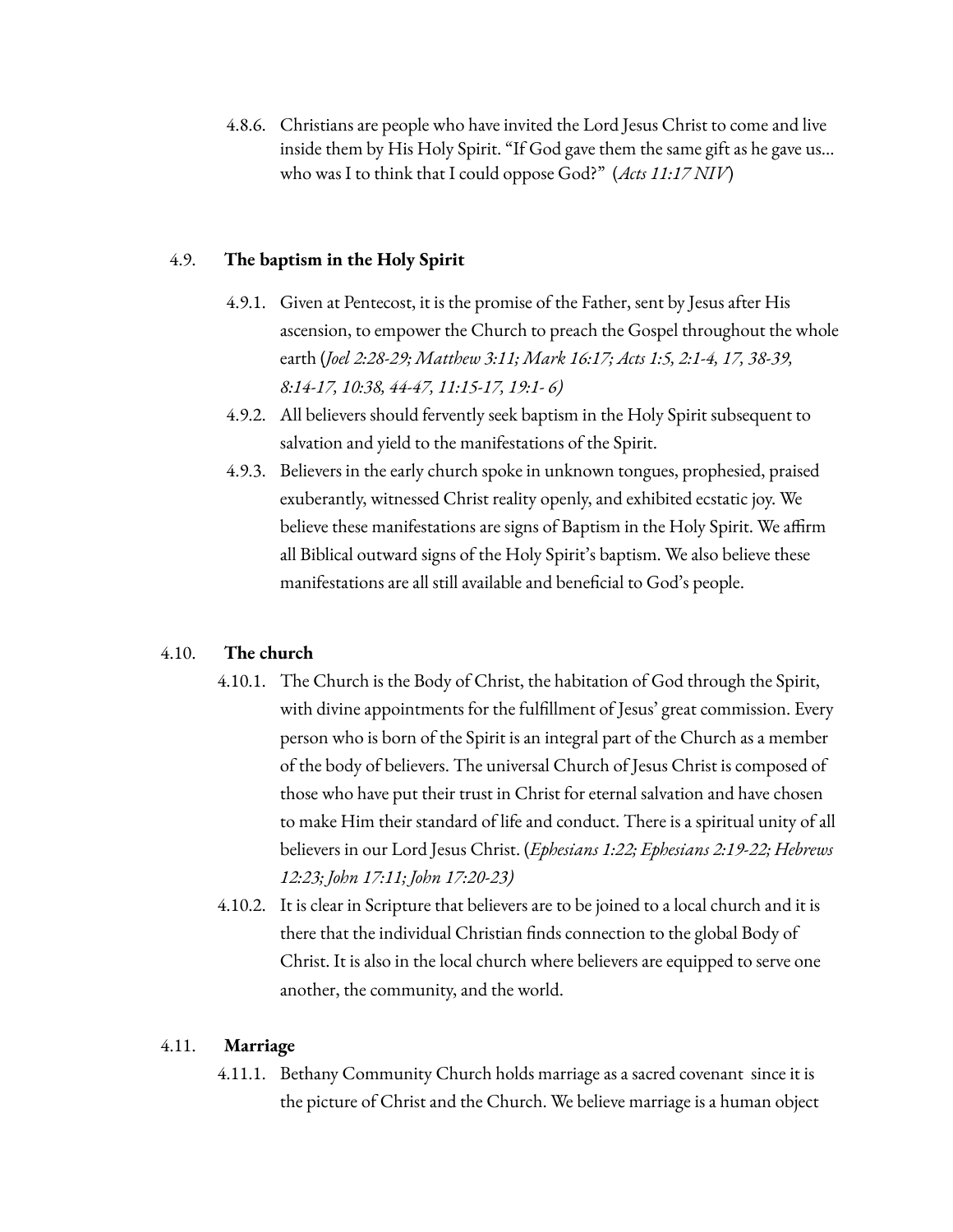lesson of a Divine relationship. Ephesians 5:31-33 (NIV) says, "For this reason a man will leave his father and mother and be united to his wife, and the two will become one flesh. This is a profound mystery, but I am talking about Christ and the Church. However, each one of you also must love his wife as he loves himself, and the wife must respect her husband."

- 4.11.2. The Biblical view of marriage between a man and a woman as established in Genesis 2:22-24 (NIV) is the pattern we are compelled to follow. "Then the Lord God made a woman from the rib, He had taken out of the man, and He brought her to the man. The man said, 'This is now bone of my bones and flesh of my flesh; she shall be called woman, for she was taken out of man.'"
- 4.11.3. It is our conviction that Scripture affirms either marriage between a man and woman or celibacy as the two given norms for sexual expression (*Genesis 2:24, Ephesians 5:25-33, Matthew 19:9-12*). Put simply, we believe our first allegiance must be to the Word of God. We are grateful for our nation's protection of the free exercise of religion, which allows us to sincerely heed our conscience while we strive to humbly and faithfully live out the Bible's instruction. Therefore, no minister shall perform any type of marriage, cohabitation, or covenant ceremony for persons who are of the same biological sex. It is the belief of this church that wedding ceremonies performed in the place of worship must comply with scriptural teachings and the aforementioned definition of marriage.

#### 4.12. **The resurrection of believers**

4.12.1. We believe according to the Scriptures those who have fallen asleep in Christ will be resurrected to be into the presence of Christ along with those who are alive and remain unto the coming to the Lord. This is the imminent and blessed hope of the believer. (*I Thes. 4:16,17; Rom. 8:23; Titus 2:13; I Cor. 15:51,52)*

#### 4.13. **The final judgment**

- 4.13.1. There will be a final judgment in which the wicked dead will be raised and judged according to their works.
- 4.13.2. Whosoever is not found written in the Book of Life, together with the devil and his angels, the beast, and the false prophet described in Revelation 19:20 and 21:8, will be consigned to everlasting punishment in the lake which burns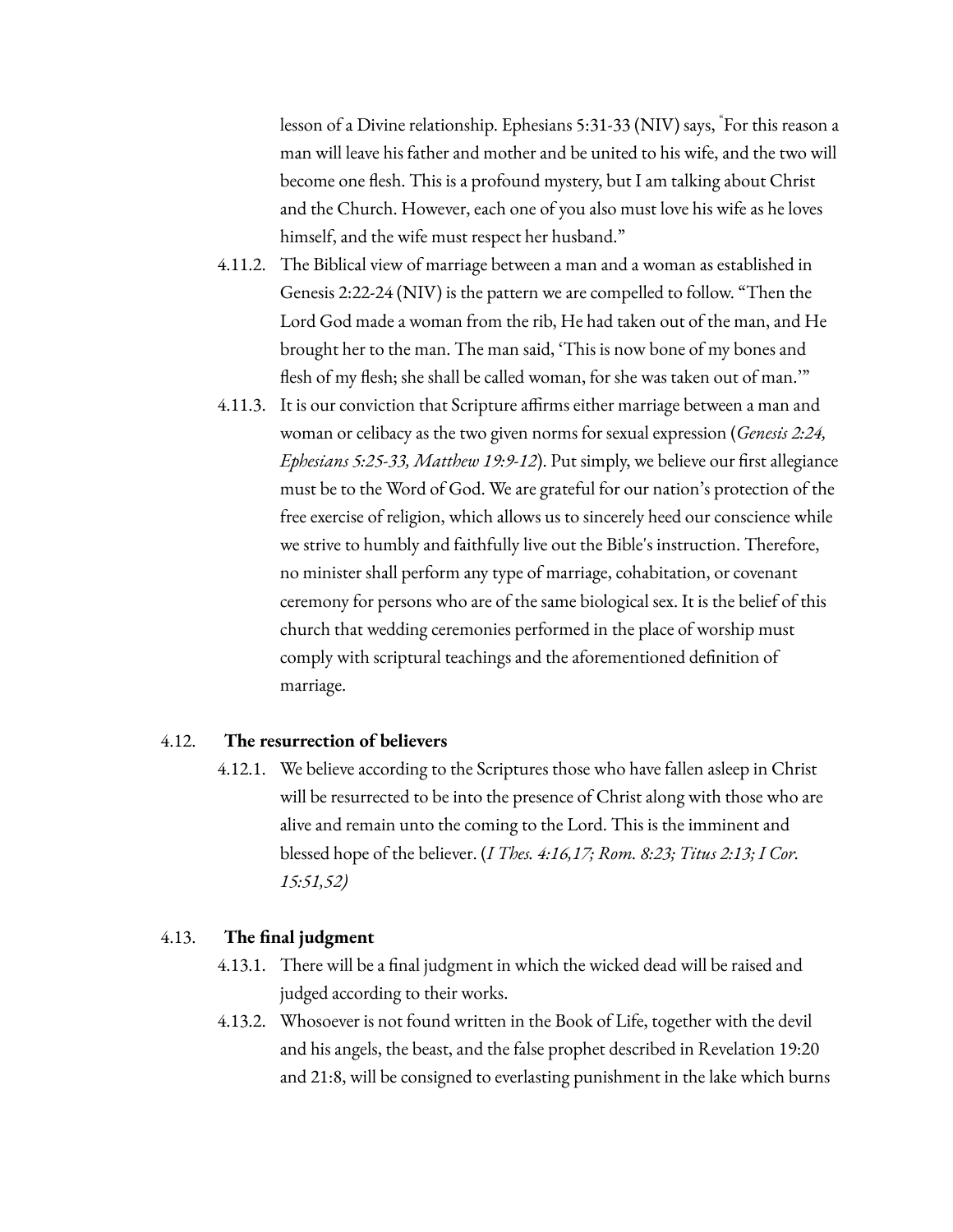with fire and brimstone, which is the second death. *(Matt. 25:46; Mark 9:43-48; Rev. 21:8, Rev. 22:12)*

#### 4.14. **The second coming of Christ**

4.14.1. We believe the ultimate and final plan of God is for Christ to return to earth and establish His righteous reign. The Scripture is clear that we "do not know the day nor the hour, the son of man cometh," but this is the ultimate hope of humanity. *(Matt. 24:36, Heb. 9:28, Rev. 19:11-21, Mark 9:1, Matthew 24:29,30. Matthew 24:30, 26:63-64; Acts 1:9-11; 1 Thessalonians 4:15-17; 2 Thessalonians 1:7-8; Revelation 1:7)*

### 4.15. **The new heavens and the new earth**

4.15.1. We believe God's original plan for a flourishing earth was lost when humanity fell into sin, but His second coming will restore the world to its intended glory. *(Hab 2:14)* For the earth will be filled with the knowledge of the glory of the Lord as the waters cover the sea. *(2 Peter 3:13)* But in keeping with His promise we are looking forward to a new heaven and a new earth, where righteousness dwells. *(Rev. 21:22)*

#### 4.16. **The ministry**

- 4.16.1. A divinely called and scripturally ordained ministry has been provided by our Lord for purpose of leading the Church in:
- 4.16.2. The Worship of God. *(John 4:23.24)*
- 4.16.3. Engaging in compassion and showing mercy to the world. *(Luke 10:36,37)*
- 4.16.4. Evangelization of the world. (*Mark 16:15-20)*
- 4.16.5. Creating fully formed disciples of Jesus Christ. *(Eph. 4:11-16)*
- 4.16.6. Instructing and teaching one another with wisdom from God's word.
- 4.16.7. Strengthening marriages and families to be healthy and to share the faith with the next generation. (*Psalm 78:1-4, Deut. 6:1-10)*
- 4.16.8. Caring for one another, befriending one another, and bearing one another's burdens. *(Phil. 2:1, Gal 6:2)*
- 4.16.9. Scripture has clearly designated those called of God to the office of ministry to guard, guide, and govern the local church.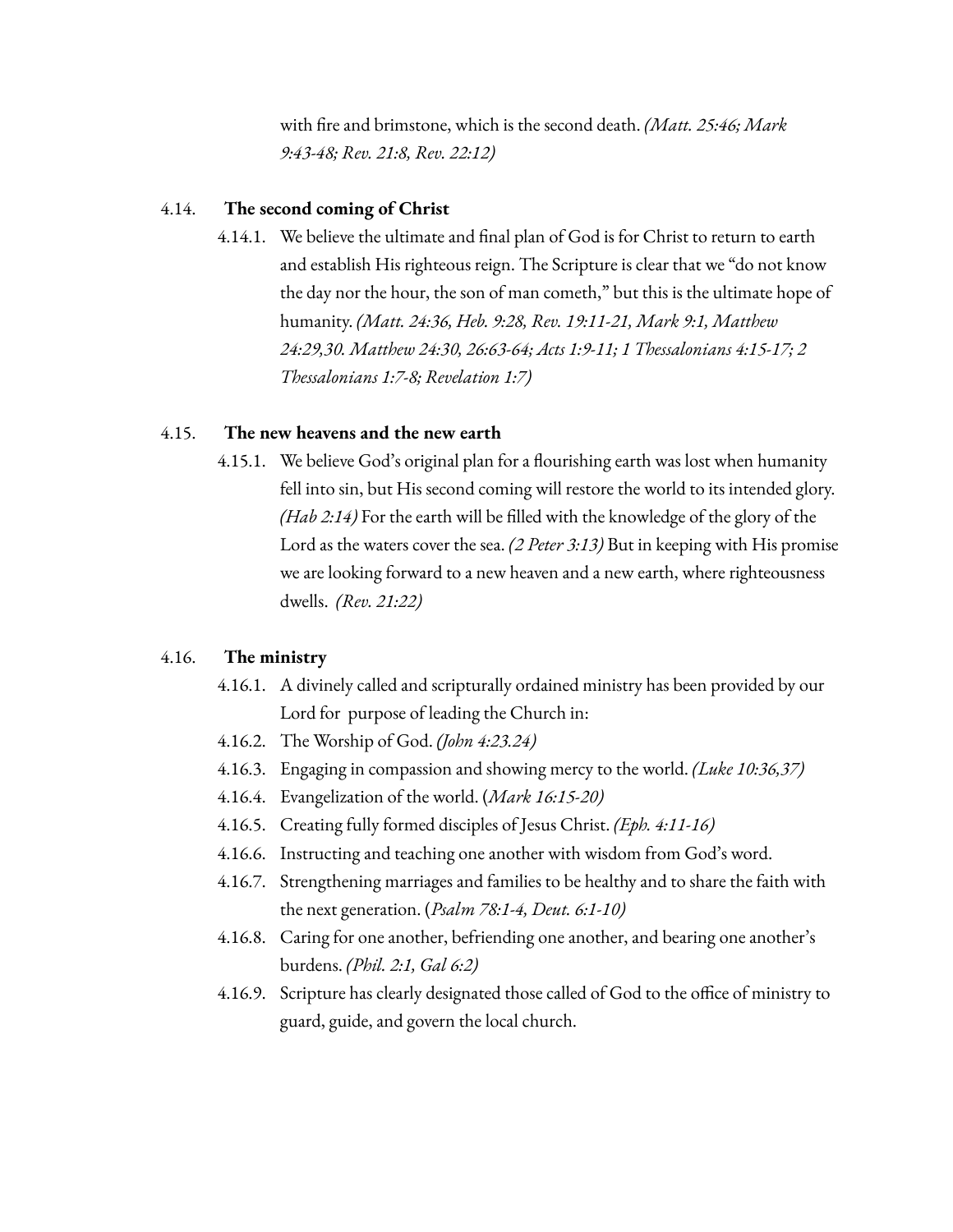### **5. AFFILIATION**

The Church is autonomous and maintains the right to govern its own affairs. Bethany Community Church maintains a voluntary cooperative relationship with the Assemblies of God in Springfield, Missouri; recognizing however, the benefits of cooperation with other churches in world missions, local mission, ministry collaboration, and accountability. The Church reserves the right to network with other organizations of like faith as it is deemed beneficial to its purpose and the building up of Christ Kingdom.

### **6. THE SACRAMENTS OF THE CHURCH**

### 6.1. **Baptism in water**

The ordinance of baptism by immersion is commanded in the Scriptures. All who repent and believe in Christ as Savior and Lord are to be baptized. Thus they declare to the world that they died with Christ and that they also have been raised with Him to walk in newness of life. *(Matt. 28:19 NIV; Mark 16:16 NIV; Acts 10:47, 48 NIV; Rom. 6:4 NIV)*

### 6.2. **Holy communion**

The Lord's Supper, consisting of the elements - bread and the fruit of the vine - is the symbol expressing our sharing of the divine nature of our Lord Jesus Christ. (*II Peter 1:4 NIV*); a memorial of His suffering death (*I Cor. 11:26 NIV*); and is enjoined on all believers "till He comes!" We believe it shall be observed regularly.

#### 6.3. **Marriage**

The joining together of a man and a woman in holy matrimony is the first sacred act overseen by God himself. (*Genesis 2:20-24,Matthew 19:4-6*) Marriage, being a picture of Christ and the Church, shall be considered a sacred ceremony and a sacrament of the Church.

#### **7. MEMBERSHIP**

#### 7.1 **BCC Partners description and qualifications**

7.1.1 Bethany Community Church Partners are those individuals who agree to support the BCC vision and who attend regularly. Partners may volunteer to serve under a member leader in non-teaching and non-director roles. Partners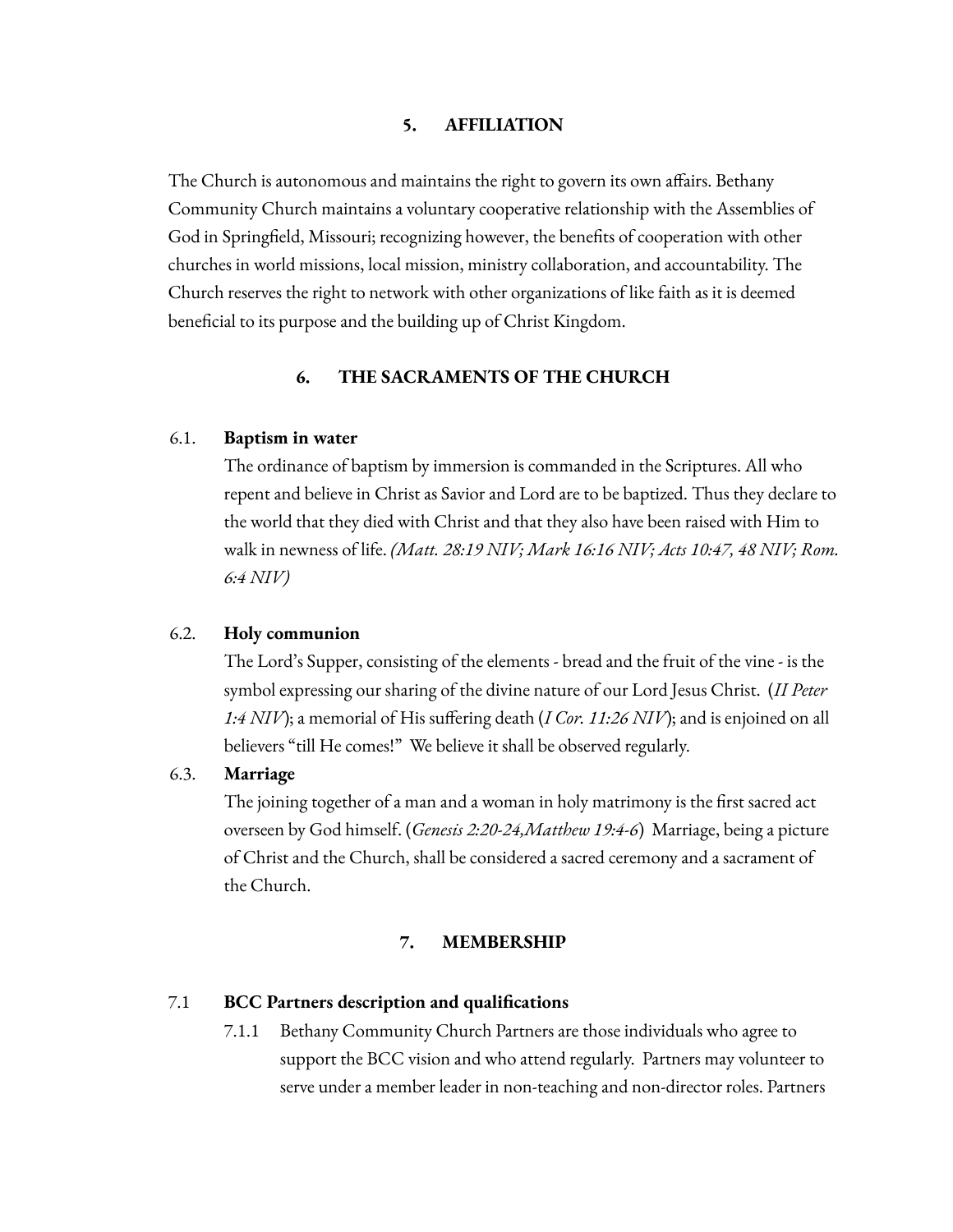who serve are expected to be harmonious and are subject to the lifestyle standards of the Church as delineated in the Constitution and policy agreements. Formal committal and renewal of BCC Partner status will occur annually for all BCC Partners as well as members. BCC Partners will be listed as active congregants of Bethany Community Church.

### 7.1.2 Qualifications for BCC Partner Status:

- Must enroll on an annual basis
- Attends worship gatherings faithfully
- Participates in regular generosity
	- Celebrates the vision and success of BCC wholeheartedly
	- Welcomes pastoral care and spiritual growth eagerly
	- Loves one another sincerely

#### 7.2 **BCC members descriptions and qualifications**

- 7.2.1 Membership at Bethany Community Church is a commitment to a high level of moral, spiritual, and relational accountability. Membership shall be made available to those who desire deep and long-term commitment to the mission, vision, and ongoing growth of the Church. Membership is for those who are committed to be actively involved in the ministries of the Church and are available to serve the purpose and vision of the BCC ministry wholeheartedly.
- 7.2.2 New candidates for membership shall be presented to the Executive Lead Team and Board of Trustees for approval. After approval by the Executive Lead Team and the Board of Trustees, the new members, as well as those already on the membership roll, shall have all the rights, privileges, and responsibilities of a member of the Church so long as they remain on the membership roll and abide by the guidelines as set forth in the Church Constitution and Bylaws.
- 7.2.3 The qualifications for membership are as follows:
	- A personal commitment of faith in Jesus Christ for salvation. (*Acts 4:12)*
	- Follow Christ in volitional Baptism as a testimony of salvation. (*Mark 16:16)*
	- Demonstrates a desire to be a fully formed disciple who is growing into the image of Christ. (*Ephesians 4:7-13)*
	- Makes a commitment to financially support the Church with a tithe. (*Mal. 3:10, Heb.7:1-3)*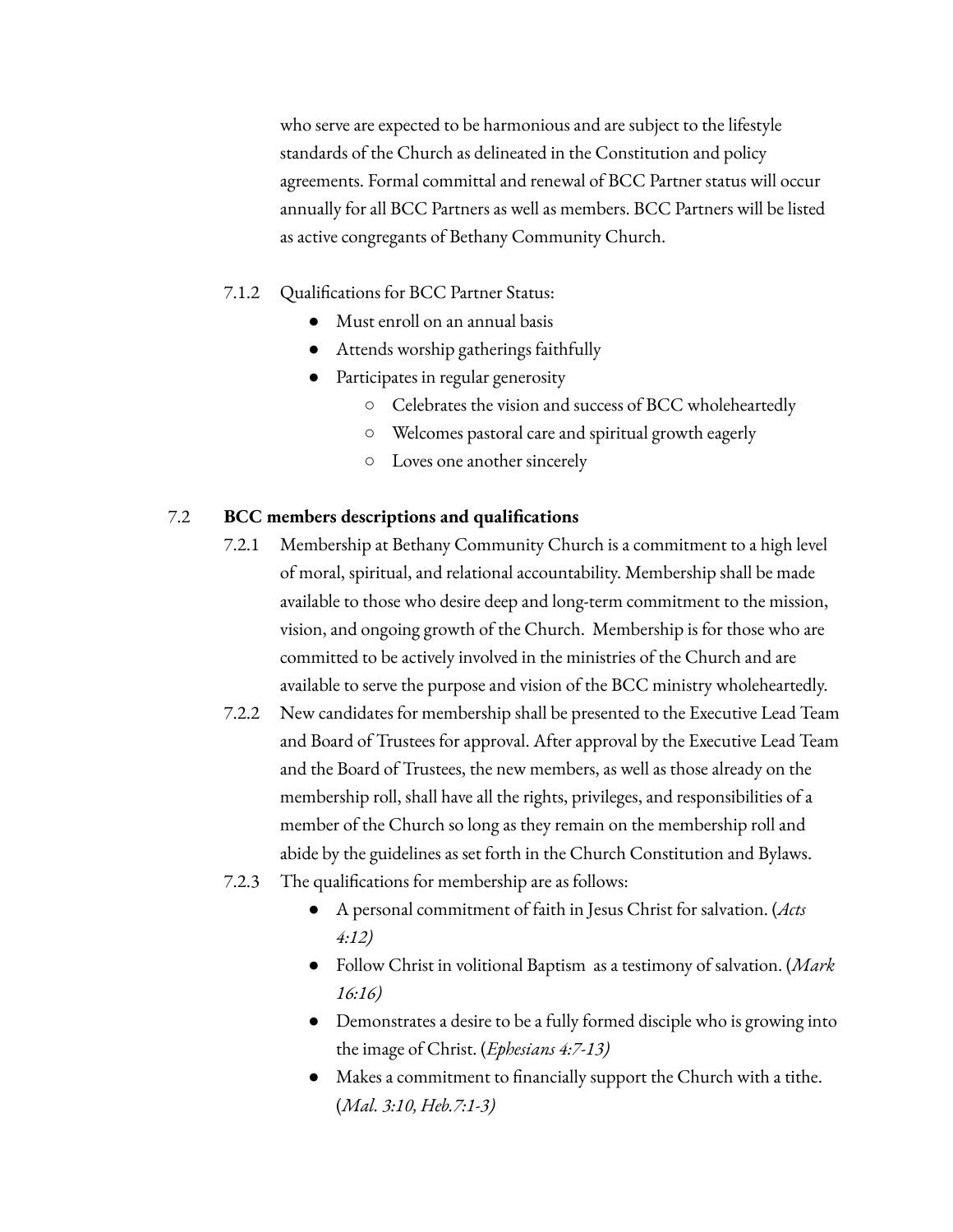- Seeks a deep and growing relationship with other members of the Church. (*Hebrews 10:24,25 Romans 12:10)*
- Abides by the Church's membership covenant as is and as may be amended in the future. (*Ecc. 5:5)*
- Resolves to adhere to the ethics, rules, codes of conducts, and doctrinal beliefs of the Bethany Community Church. (*Acts 2:42)*
- Always seek unity among the members with words, speech, and actions. (*John 17:22,23)*
- Demonstrates an eagerness to serve the Church with one's gifts, talents, and resources. *(Romans 12:3-13)*
- Faithfully refuses to give a bad report of anyone, but will communicate concerns and differences of opinion directly with others. *(Proverbs 16:28, Prov. 11:9, Prov. 26:20, James 1:26, James 4:11)*
- Shows equal enthusiasm and willingness to both serve under leadership as well as lead others; to serve in menial tasks or major projects, as the need dictates. *(John 13:5, Matthew 10:42)*

# 7.3 **Additional rights and responsibilities of members**

- 7.3.1 The leaders of Bethany Community Church exist to serve the members and to lead the members in serving the congregation, the community, and the world. The members exist to do the work of the ministry as they are equipped to do so by the leadership. Membership is a prerequisite for ministry leadership at Bethany Community Church.
- 7.3.2 There will be an annual members meeting to allow for accountability, review the previous year's finances, and communicate updates in the ministry's vision. The annual members meeting will be planned by the Lead Pastor, the Executive Lead Team, and the Board of Trustees.
	- At the annual Member Meeting:
		- Newly appointed leadership will be presented
		- There will be a full financial report issued by the Church Treasurer
		- There will be a full projected budget report given.
		- There will be an annual State of the Church Address given by the Lead Pastor.
		- There will be a detailed vision report regarding future initiatives and projects.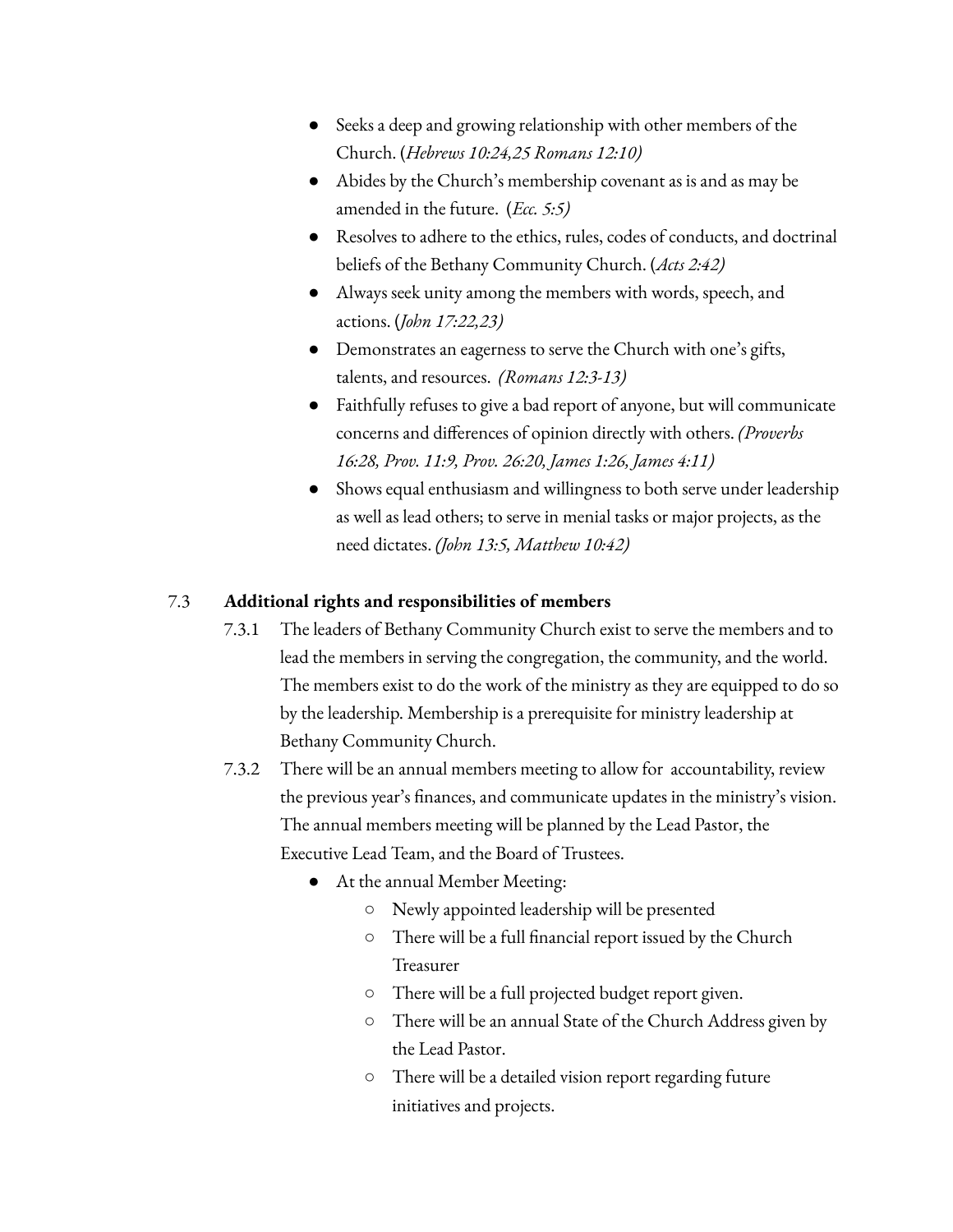# 7.4 **Membership removal or status change**

- 7.4.1 Members may be removed from the Church roll for the following reasons: (a) the request of the member, (b) the transfer of membership to another church, (c) failure to maintain the standards of membership as established by these bylaws, (d) being absent or not contributing financially for six months barring extenuating circumstances. Any member who feels they are unjustly removed from active membership may request a hearing with the Lead Pastor and the Board of Trustees.
- 7.4.2 Abiding by the BCC Constitution, membership covenant, and policies is an ongoing and perpetual requirement for maintaining membership. One may revert to partner status, which allows for full participation in worship, the expectation to be served, and the ability to volunteer under a member leader; provided such status is approved by the Senior Lead Team and the Board of Trustees.

# **8. OFFICES AND DIRECTORS**

A Lead Pastor, An Executive Lead Team, Board of Trustees, and a Council of Elders shall be selected and in place for the coordination of ministry, the management of the Church, and its business.

The Lead Pastor is the primary overseer of Bethany Community Church. The Lead Pastor shall guide and shepherd the congregation in the company of mature leaders appointed to give wise counsel.

# 8.1. **The Lead Pastor**

# 8.1.1. **Purpose**

● The Lead Pastor is the primary guardian and communicator of the Church's vision and is answerable to God for the direction, spiritual condition, and health of the Church body. *(Revelation 2:1, Hebrews 13:17)*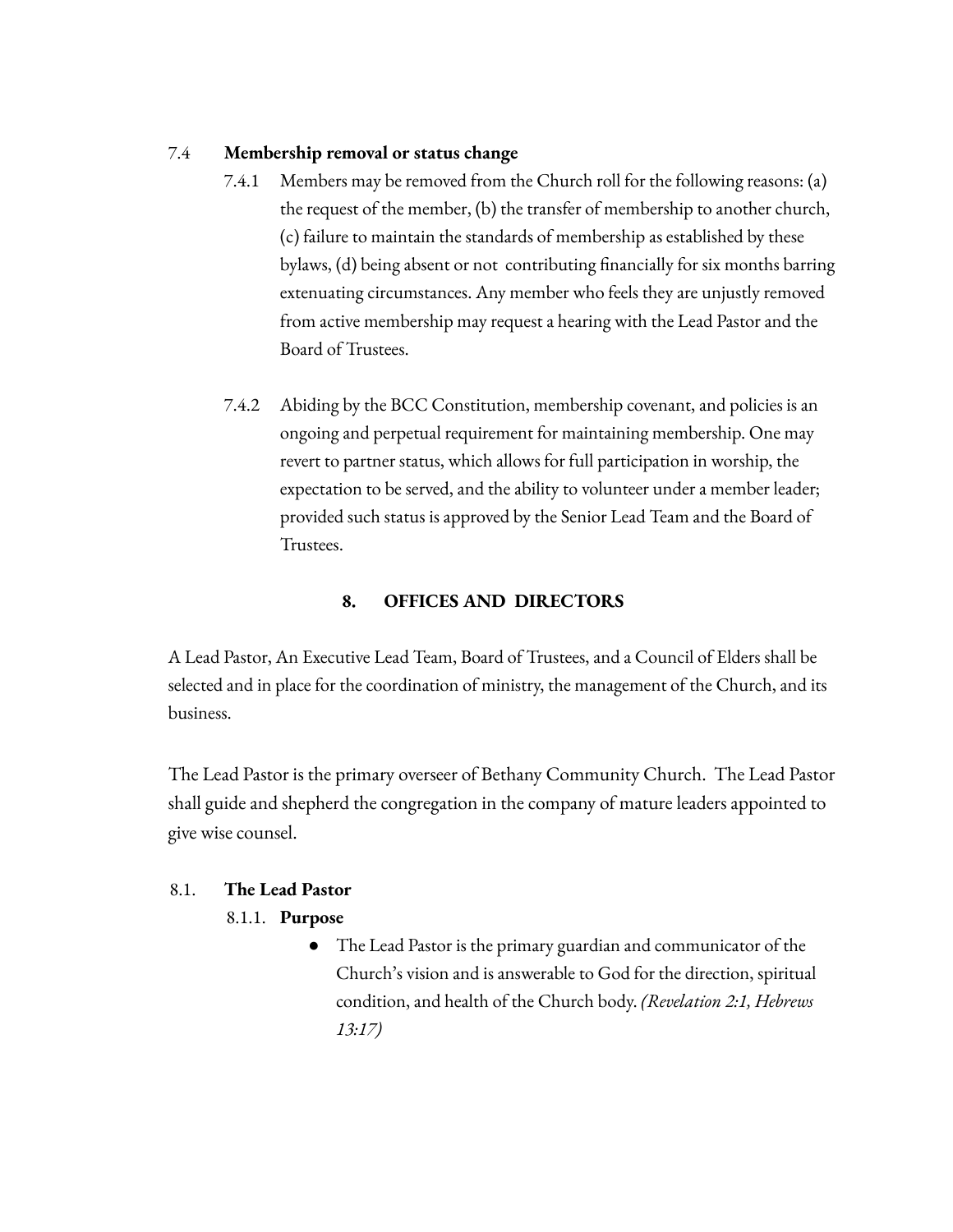# 8.1.2. **Qualifications**

The Lead Pastor shall be an ordained minister, in good standing with his or her organization of ordination, and shall fulfill the scriptural requirements set forth in I Timothy 3:1-12 and Titus 1: 5-9.

# 8.1.3. **Responsibilities**

- The Lead Pastor is the presiding elder of the Church and is responsible to lead the body into the unity of the Spirit and the bond of peace.
- The Lead Pastor shall serve as the chairperson of the Staff Lead Team and the Trustee Board in all meetings except when that responsibility may be delegated.
- The Lead Pastor shall be the primary communicator of the vision of the Church and to guide the Church in the carrying out of that vision.
- The Lead Pastor shall have the sole authority to determine those who will preach and teach God's Word to the congregation.
- The Lead Pastor shall have executive responsibility over all ministries and departments.
- Leaders, Associate, assistant pastors, and support staff shall be called and appointed at the discretion of the Lead Pastor and shall support the vision and mission of the church. Associate and assistant pastors shall be ordained or seeking ordination. Numbers 11:16-30, Acts 14:23, Titu 1:5, Acts 6:1-6
- The Lead Pastor shall have the executive responsibilities over all ministries and departments and authority over all hiring and firing decisions within the organization. (See article 10 for protocol regarding removing a staff pastor under morals or ethics charges.)
- The Lead Pastor shall have the executive responsibilities over all new ministry initiatives, building projects, and program changes.

# 8.1.4. **Terms**

● The Lead Pastor shall serve for an indefinite period of time. (See Article 10:1 and 11:1 regarding removal of the Lead Pastor)

# 8.1.5. **Indemnification**

● To the full extent permitted by the Law, as amended from time to time, the Church shall indemnify any Pastor, who was, is, or may be named a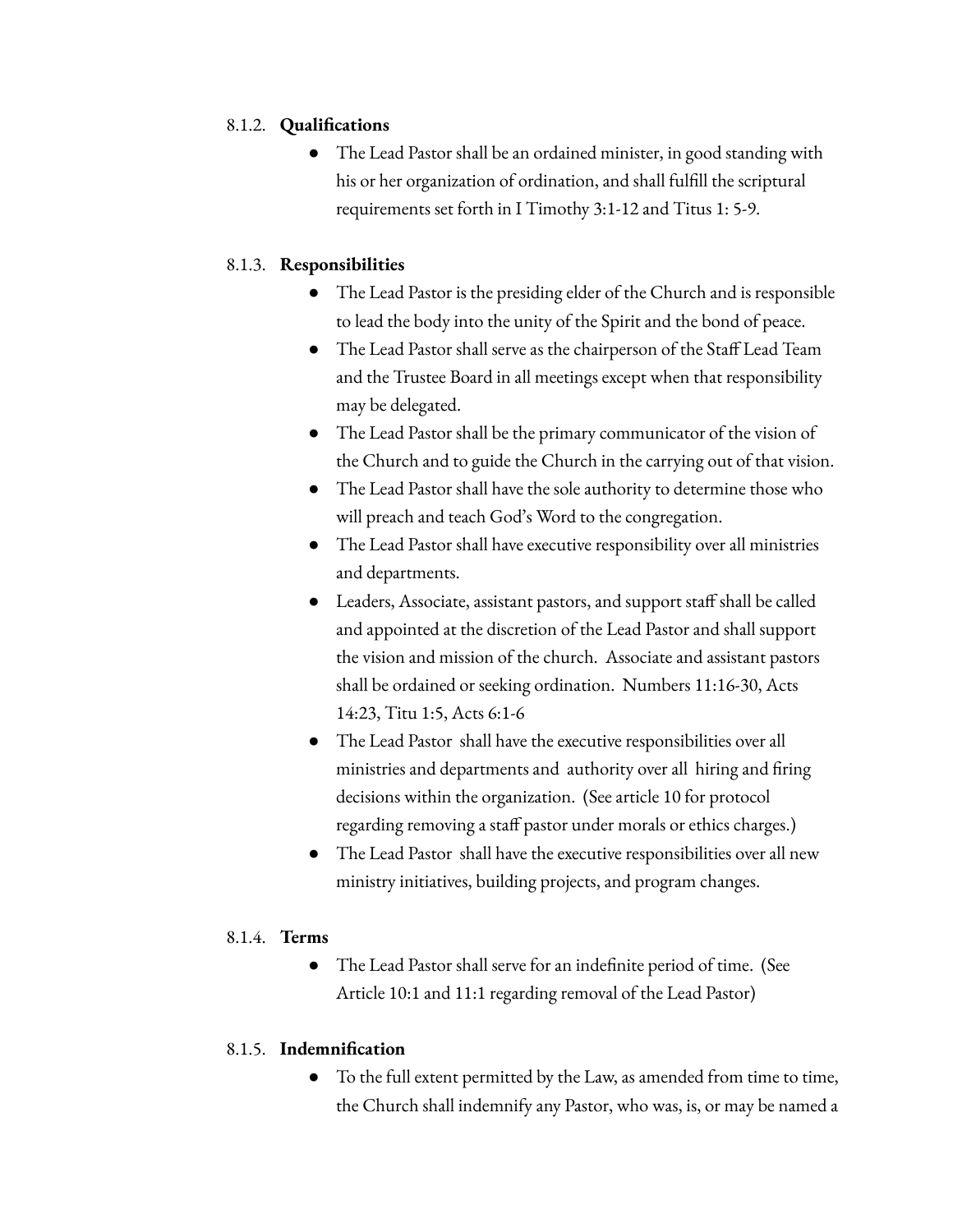defendant or respondent in any proceeding as a result of his or her actions or omission within the scope of his or her official capacity in the Church. The Church in defending such actions may advance reasonable expenses.

# 8.2. **The Executive Lead Team**

The Executive Lead Team of Bethany Community Church shall comprise all full-time department heads, unless schedule or other circumstances would prevent them from serving in this capacity.

# 8.2.1. **Purpose**

The Executive Lead Team (ELT) exists to assist the Lead Pastor in leading the Church in regards to spiritual matters, practical matters, and the daily operation of the Church, its facilities, ministries, and membership. The ELT will also be responsible for the implementation of new initiatives, projects, and programs.

# 8.2.2. **Qualifications**

● The ELT shall meet the same basic qualifications of all staff members and officers of the corporation. In addition, they shall lead a ministry department within the Bethany Community Church. The Lead Pastor may, at their discretion, appoint up to two members who are not ministry department leaders but demonstrate spiritual maturity. Those additional appointments require the majority approval of the ELT and the Board of Trustees.

# 8.2.3. **Responsibilities**

● The ELT shall be responsible for carrying out the vision of the Church, manage the day-to-day operation of the ministry of the Church, carry out new project initiatives, program administration, weekend services, pastoral care of the congregation, community outreach, management of the facilities, and may jointly make financial decisions within the boundaries of the approved budget and other responsibilities as assigned by the Lead Pastor.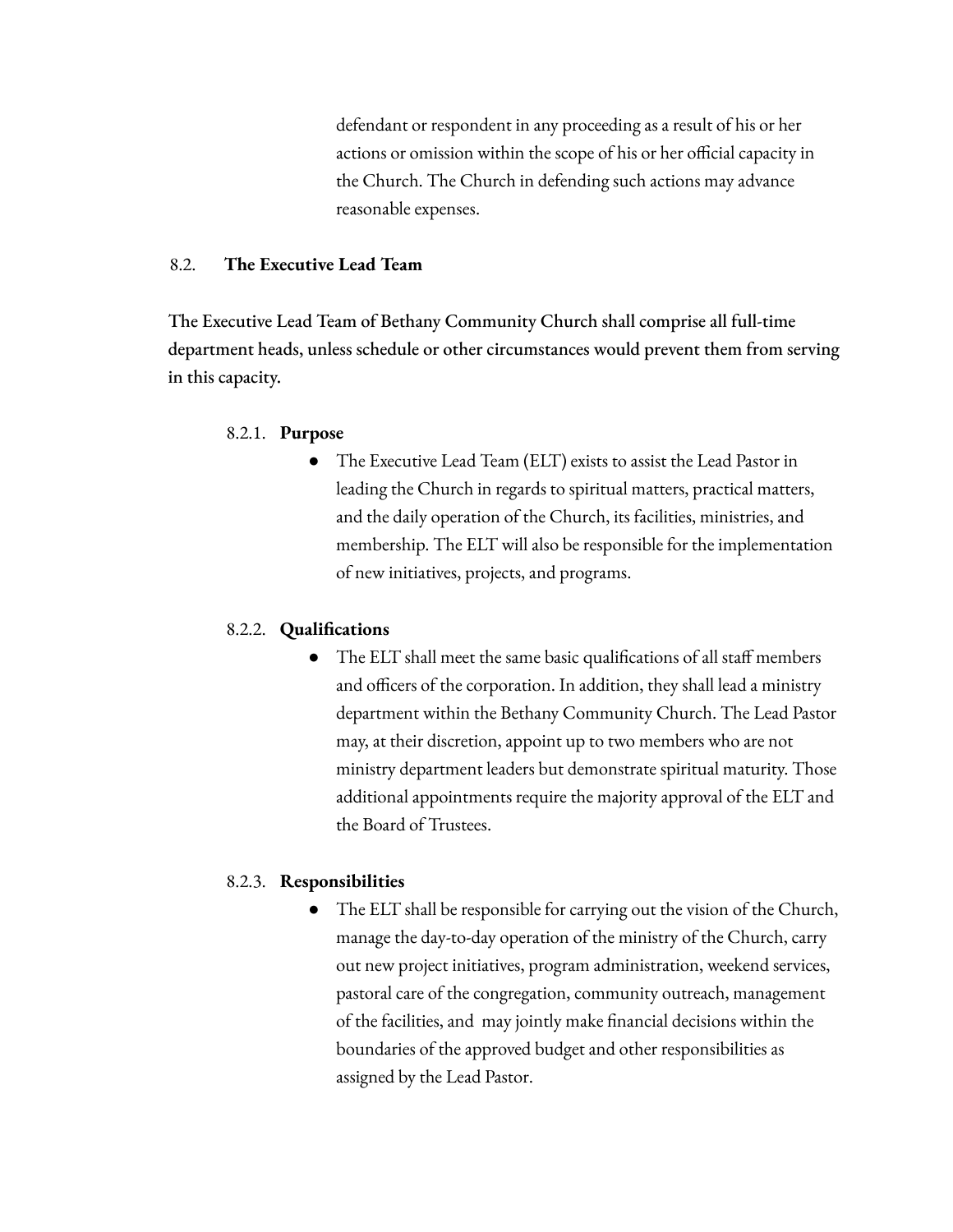- The ELT shall have full authority to represent and conduct the affairs of the corporation except where the authority of the Board of Trustees is required by the BCC Constitution and Bylaws.
- The ELT will be equipped and empowered to do the work of the ministry. The ELT is chaired by the Lead Pastor.

# 8.2.4. **Terms**

● The ELT's terms are indefinite, but each ELT member's role will be reviewed annually by the Lead Pastor.

# 8.2.5. **Indemnification**

To the full extent permitted by the Law, as amended from time to time, the Church shall indemnify any member of the Executive Lead Team, who was, is, or may be named a defendant or respondent in any proceeding as a result of his or her actions or omission within the scope of his or her official capacity in the Church. The Church in defending such actions may advance reasonable expenses.

# 8.3. **The Board of Trustees**

# 8.3.1. **Purpose**

There shall be a Board of Trustees of not more than 7 or fewer than 3 members of Bethany Community Church, who shall qualify for the office according to the laws of the Commonwealth of Massachusetts. The Board of Trustees exists to serve in an advisory capacity to the Lead Pastor and the Executive Lead Team, monitor all aspects of the health of the Church, fulfill specific responsibilities, as delineated in these Bylaws, and meet all legal requirements of a legal board of director for 501C3 in the State of Massachusetts.

# 8.3.2. **Qualifications**

The Board of Trustees must be persons of mature Christian experience and knowledge; men and women who have exhibited an example of Christ likeness, honesty, and a desire for spiritual growth. Persons who subscribe to our vision, tenets of faith, and statement of beliefs. The members of the Board of Trustees shall be persons who are faithful attendees and tithers at Bethany Community Church. The Board of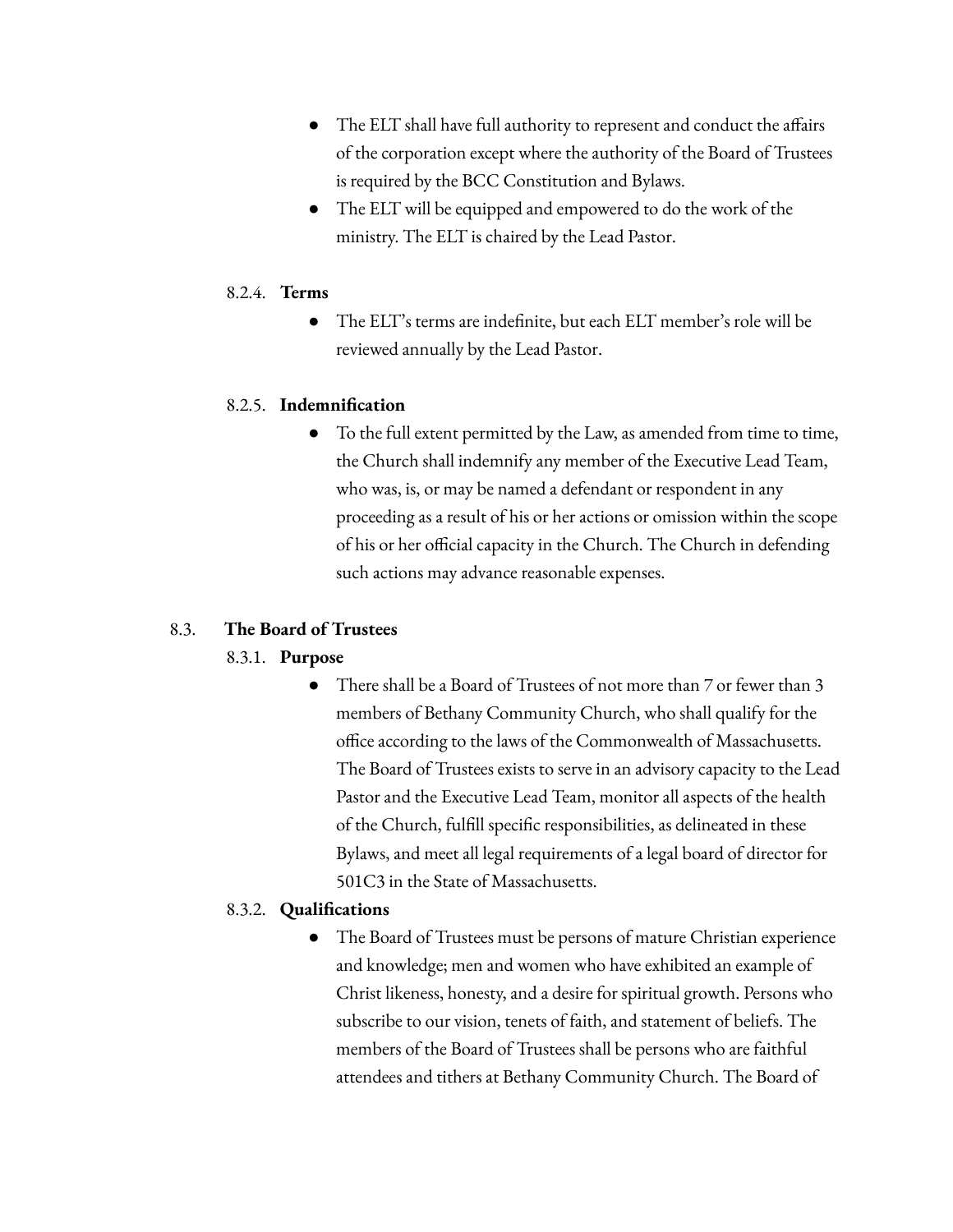Trustees must be persons who are not divisive and who do not allow themselves to be a sounding board for those behaving divisively.

### 8.3.3. **Responsibilities**

The Board of Trustees shall be responsible to act in an advisory capacity to the Lead Pastor, review and approve the annual budget, participate in the interview and hiring process of new associate and assistant pastors, approve the purchase and sale of church property, review and approve any building or capital improvement projects of more than seventy-five thousand dollars, unless previously approved within the annual budget. All loans, as well as refinancing, require Board of Trustee approval. The Board of Trustees shall be responsible for the approval of the Lead Pastor's compensation and benefits, as well as other decisions that might relate to the care of the Lead Pastor and spouse.

#### 8.3.4. **Terms**

● Terms of service on the BCC Board of Trustees is three years with one year off required before serving again.

#### 8.3.5. **No Compensation for being directors/officers**

A member of the Board of Trustees, whether or not employed by the Church for other purposes, shall be regarded as volunteers and serve without compensation for their duties on the Board.

# 8.3.6. **Indemnification**

 $\circ$  To the full extent permitted by the Law, as amended from time to time, the Church shall indemnify any member of the Board of Trustees, who was, is, or may be named a defendant or respondent in any proceeding as a result of his or her actions or omission within the scope of his or her official capacity in the Church. The Church in defending such actions may advance reasonable expenses.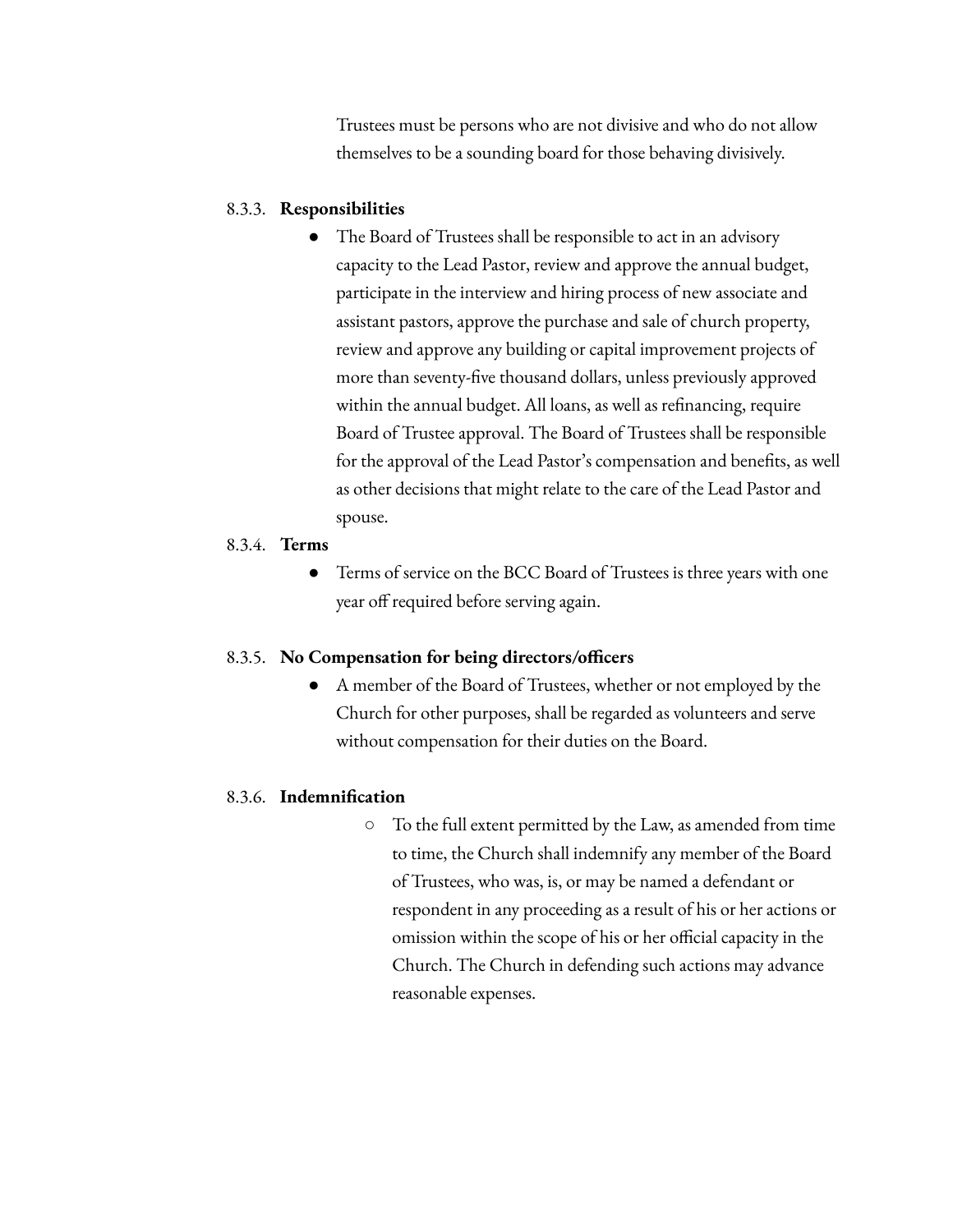# 8.4. **Secretary of the Board of Trustees**

### 8.4.1. **Appointment**

A member of the Board of Trustees will be selected at a duly called meeting to serve as the official secretary for the corporation. The corporate secretary must be nominated by the Lead Pastor in consultation with the Senior Lead Team and affirmed by a simple majority of the Trustee Board.

# 8.4.2. **Responsibilities**

The secretary will be responsible for recording the minutes of all official meetings of the Board of Trustees and official congregational business meetings. The Board of Trustees secretary is also responsible to see that all minutes and important documents are filed in the Church office and are easily retrievable when needed.

# 8.5. **BCC Elder Council**

# 8.5.1. **Purpose**

The Elder Council shall serve as an outside source of counsel and oversight for the Lead Pastor, the ELT, and the Board of Trustees and shall consist of three-to-seven members. The Elder Council shall also be available to give guidance and wisdom to the congregation during crisis.

# 8.5.2. **Qualifications**

Members of the Elder Counsel must be ordained ministers with at least 10 years of proven ministry experience and have a reputation as people of character and proven leadership ability. They must also be: In theological agreement with the core beliefs of Bethany Community Church and supportive of the vision and mission of Bethany Community Church. They must be invited to serve by the Lead Pastor and with the majority approval of the ELT and the Board of Trustees.

# 8.5.3. **Responsibilities**

Provide personal mentoring, encouragement, and accountability to the Lead Pastor; speak into the life of the Church through visits, consultations, and prayerful input; provide a place of appeal and mediation regarding conflicts that are unresolved by the ELT and the Board of Trustees, specifically where the Lead Pastor is concerned; consult with the ELT and Board of Trustees to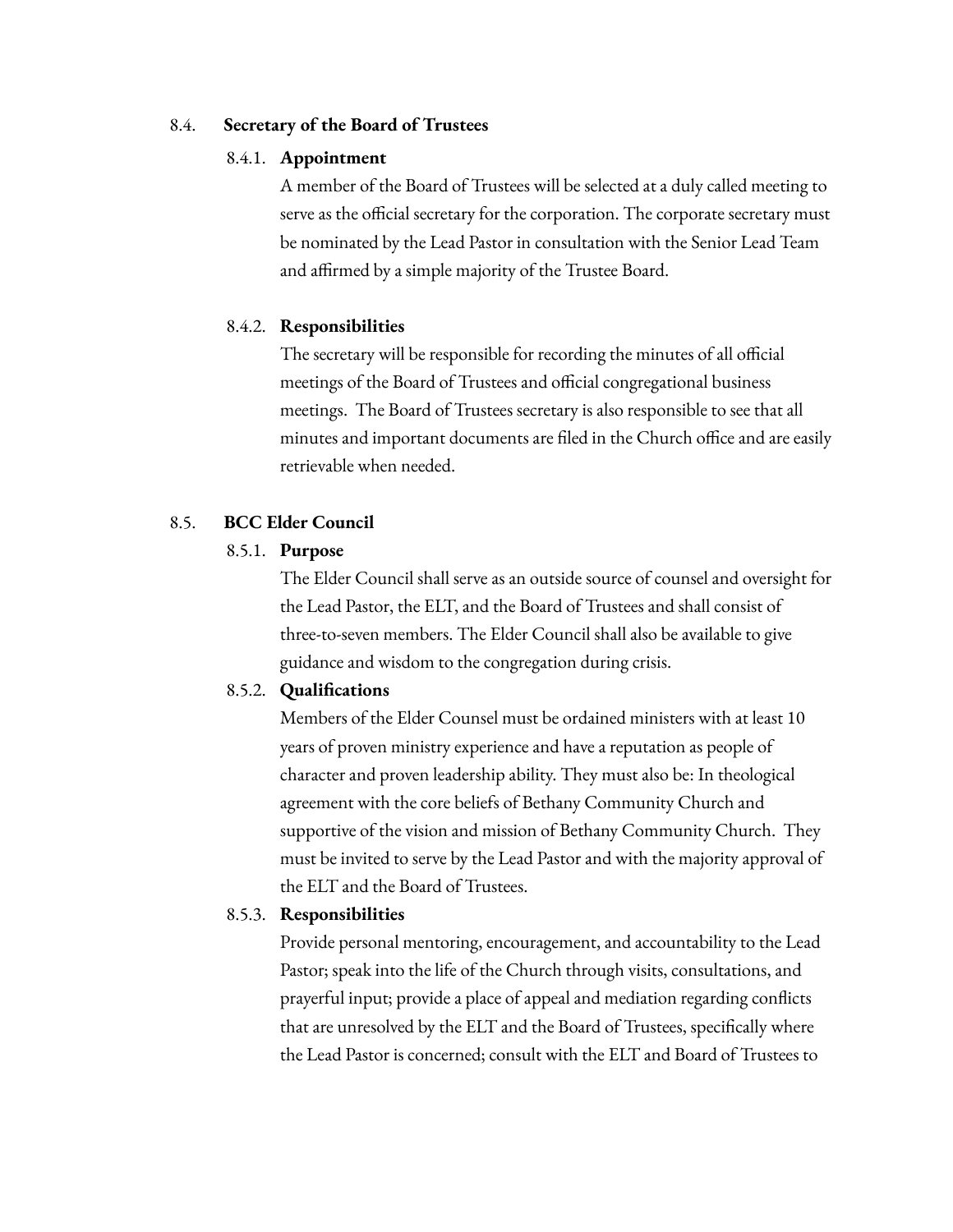identify a candidate to recommend as Lead Pastor during a time of vacancy and transition; provide an initial recommendation for the Lead Pastor's compensation annually to be approved by the Board of Trustees by a majority vote; review and provide counsel for the annual budget. The Elder Council will be a place of appeal for leaders and members to resolve issues that cannot otherwise be resolved.

### 8.5.4. **Terms**

The Elder Council shall serve indefinitely and without term limitations. Each council member shall serve one year at a time and the relationship shall be renewed annually. At any time, a member of the Elder Council can be removed by the recommendation of the Lead Pastor and the affirmation of a majority of the ELT and Board of Trustees.

### 8.5.5. **No Compensation for being directors/officers**

A member of the Elder Council, whether or not employed by the Church for other purposes, shall be regarded as volunteers and serve without compensation for their duties on the Council.

### 8.5.6. **Indemnification**

To the full extent permitted by the Law, as amended from time to time, the Church shall indemnify any member of the Elder Council, who was, is, or may be named a defendant or respondent in any proceeding as a result of his or her actions or omission within the scope of his or her official capacity in the Church. The Church in defending such actions may advance reasonable expenses.

### 8.5.7. **Amendments**

Bylaws may be altered, amended, or repealed, and new Bylaws may be voted on at any regular meeting of the ELT. Changes in the Bylaws or the adoption of new Bylaws also require a of the Board of Trustees and the BCC Elder Council. At least fourteen days written advance notice of any meeting shall be mandatory for the alterations, amendment, or repeal of Bylaws.⅔ vote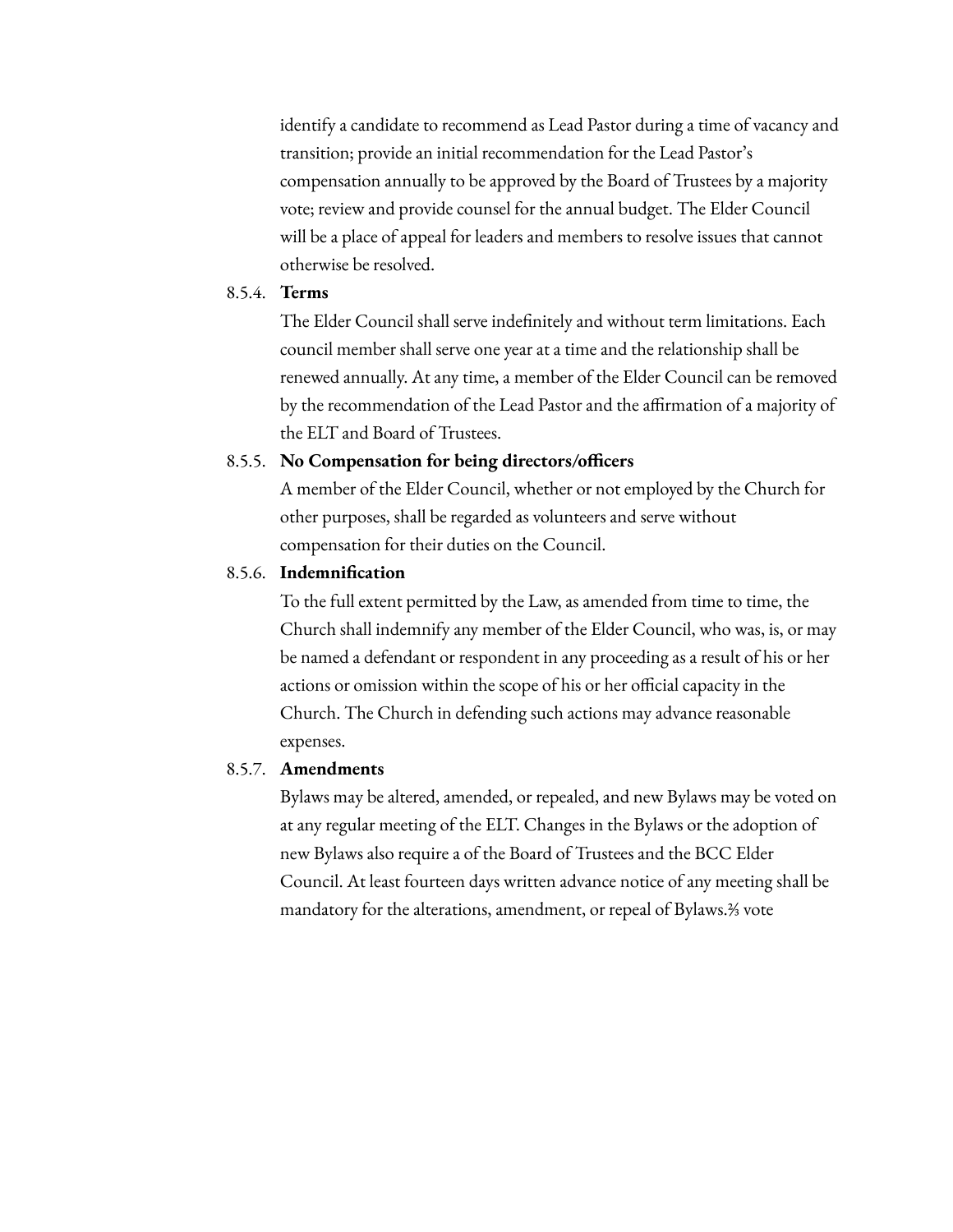# **9. OFFICERS AND LEADERSHIP CHANGES & VACANCIES**

# 9.1. **Leadership Change or Vacancy of the Lead Pastor**

- 9.1.1. In the event of the resignation, retirement, or death of the Lead Pastor, the BCC Elder Council, The ELT, and The Board of Trustees shall act as a pastoral search team.
- 9.1.2. If for any reason the ELT or the Board of Trustees is unable to function in a decision-making capacity during a Lead Pastoral vacancy, the Elder Council shall function as the pastoral search committee.
- 9.1.3. Should a member of the Pastoral Search Team present themselves as a candidate for the Lead Pastor position, they must recuse themselves from any voting on the matter and from any conversations deemed necessary by the Pastoral Search Team.
- 9.1.4. Final selection of the Lead Pastor requires agreement by the ELT and a ⅔ majority vote of the Board of Trustees.

# 9.2. **Vacancies and Changes in the Executive Lead Team**

- 9.2.1. BCC staff is required to serve on the ELT if appointed by the Lead Pastor.
- 9.2.2. BCC staff may be moved off the ELTm at the prerogative of the Lead Pastor.
- 9.2.3. All personnel changes on the ELT shall be communicated and explained to the Board of Trustees.

# 9.3. **Vacancy and Changes of Members of the Board of Trustees.**

- 9.3.1. Should a member of the Board of Trustees vacate their office for any reason, the Lead Pastor and the Board of Trustees have the prerogative of leaving the position vacant, unless minimum required members are not met. The Lead Pastor and Board of Trustees shall also have the prerogative to add members to complete the term of that seat.
- 9.3.2. The Board of Trustee must at all times meet the required members count. Additional members may be added or removed, at the discretion of the Lead Pastor and the other members of the Board of Trustees.
- 9.3.3. New Board of Trustee members will be added by the Pastor and the ELT but must be ratified by a ⅔ majority vote of the Elder Council.
- 9.3.4. New Board of Trustee members must be presented to the congregation at the next annual congregational meeting.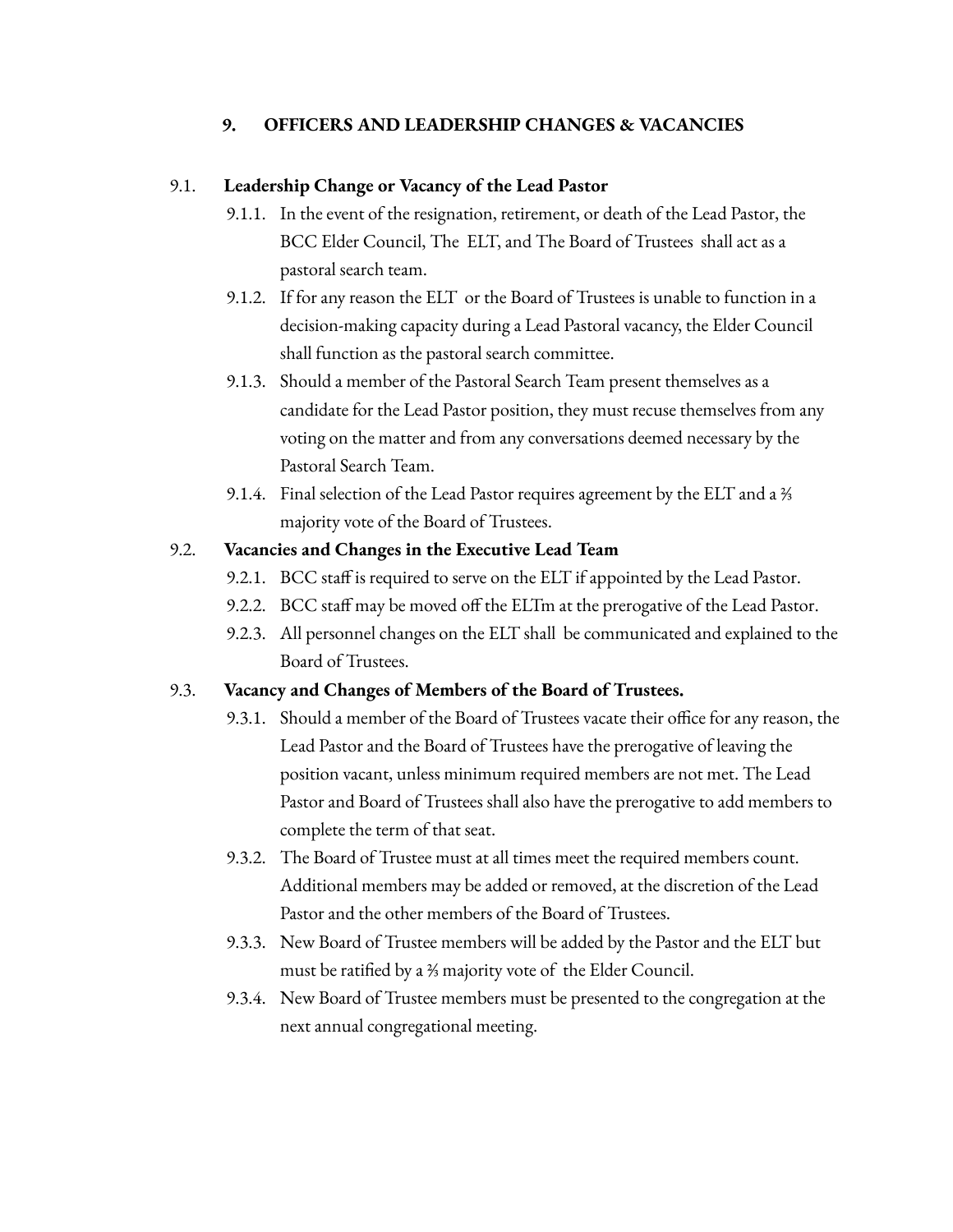# **10. ACCUSATION AND CHARGES AGAINST LEADERS AND OFFICERS**

- 10.1. In the event that serious moral charges are brought against any staff pastor, the individual bringing the charges is obligated to meet with the accused pastor in the presence of at least one other member of the ELT. If the matter cannot be resolved at this meeting, a follow-up meeting with at least one member of the Board of Trustees present is to follow. If the serious accusations are assessed as having merit, there shall be a meeting of the ELT, The Board of Trustees, and at least two representatives from the Elder Council to determine disciplinary action or dismissal. Dismissal over serious moral charges can only occur with the majority vote of the ELT, the Board of Trustees, and the Elder Council.
- 10.2. In the event a Pastoral Staff member is removed from office due to moral charges or serious misconduct, a meeting of the members shall be held to give a full accounting of the proceedings.
- 10.3. A member of the Church who knowingly brings false accusations against a pastor from membership or who does not follow the guidelines for such action will be removed from membership.
- 10.4. Accusations of impropriety, moral failure, abuse, and misconduct against any pastor shall involve the full participation of the ELT, the Board of Trustees, and the Elder Council.

# **11. Article 11: MEETINGS**

# 11.1. **The Meetings of the Executive Lead Team**

- 11.1.1. The ELT shall meet no less than once per month or as needed.
- 11.1.2. Notice of such meetings will give the date, time, and place of the meeting. Such notices may be given via email, voice call, text message, or U.S. Mail.
- 11.1.3. Meetings may be called by the Lead Pastor, Executive Pastor, or another member of the team as delegated by the Lead Pastor.

# 11.2. **The Meetings of the Board of Trustees**

- 11.2.1. The Board of Trustees shall meet no less than six times per year or as much as needed to conduct church business.
- 11.2.2. Official meetings of the Board of Trustees may be in person, video conference, or audio conference call.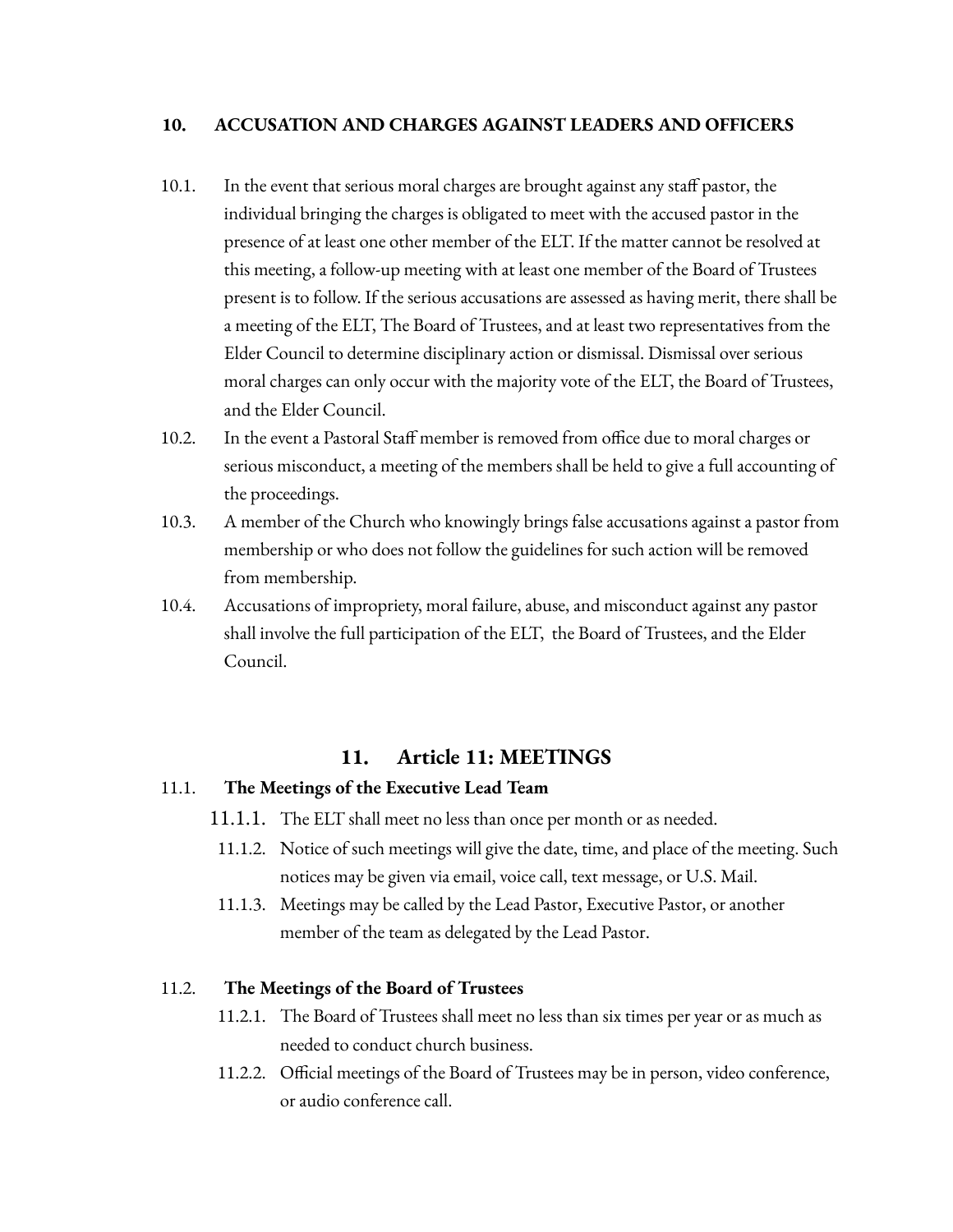- 11.2.3. A notice for such meetings will give the date, time, and place of the meeting describing the purposes of the meeting.
- 11.2.4. Two-thirds of the Board of Trustees are required to be present for any official action.
- 11.2.5. The official secretary shall record and file the minutes of all meetings.

# 11.3. **Official Congregational Meetings**

- 11.3.1. The members shall meet as required by necessity, at the discretion of the Lead Pastor or as defined in the BCC Constitution and By Laws.
- 11.3.2. Meeting notice may be given via U.S. Mail, email, or other electronic means. BCC members' meetings require a minimum fourteen day notice in advance except in case of an emergency.
- 11.3.3. Approval of the ELT and the Board of Trustees are required for an emergency or expedited meeting.
- 11.3.4. Minutes shall be recorded and they shall be filed in all membership meetings.
- 11.3.5. There shall be an annual meeting of the congregation for a full financial report from the previous year, presentation of the annual budget, discussion of new ministry initiatives, and the presentation of new Board of Trustee members.
- 11.3.6. Congregational meetings can be virtual through electronic means and will be considered official. In virtual meetings, each account or username in the meeting is considered one vote.

# **12. TRANSACTIONS AND FINANCES OF THE CORPORATION**

# 12.1. **Tithing**

We adhere to the Scriptural method of finance as a pattern for each member, which is a regular systematic way of giving, and embrace the principle of regular percentage giving by the membership as the primary method for the Church's financial support.

We believe that, according to Malachi, a tithe (a 10th) of all income should be returned to God (*Malachi 3:7-11NIV*). The principle of tithing was taught under the Law of Moses, was practiced before the Law of Moses, and was commended by Jesus Christ. (Matthew 5:20 NIV;*Genesis 14:20; 28:22 NIV*; *I Corinthians 16:2; NIV; II Corinthians 9:7 NIV*)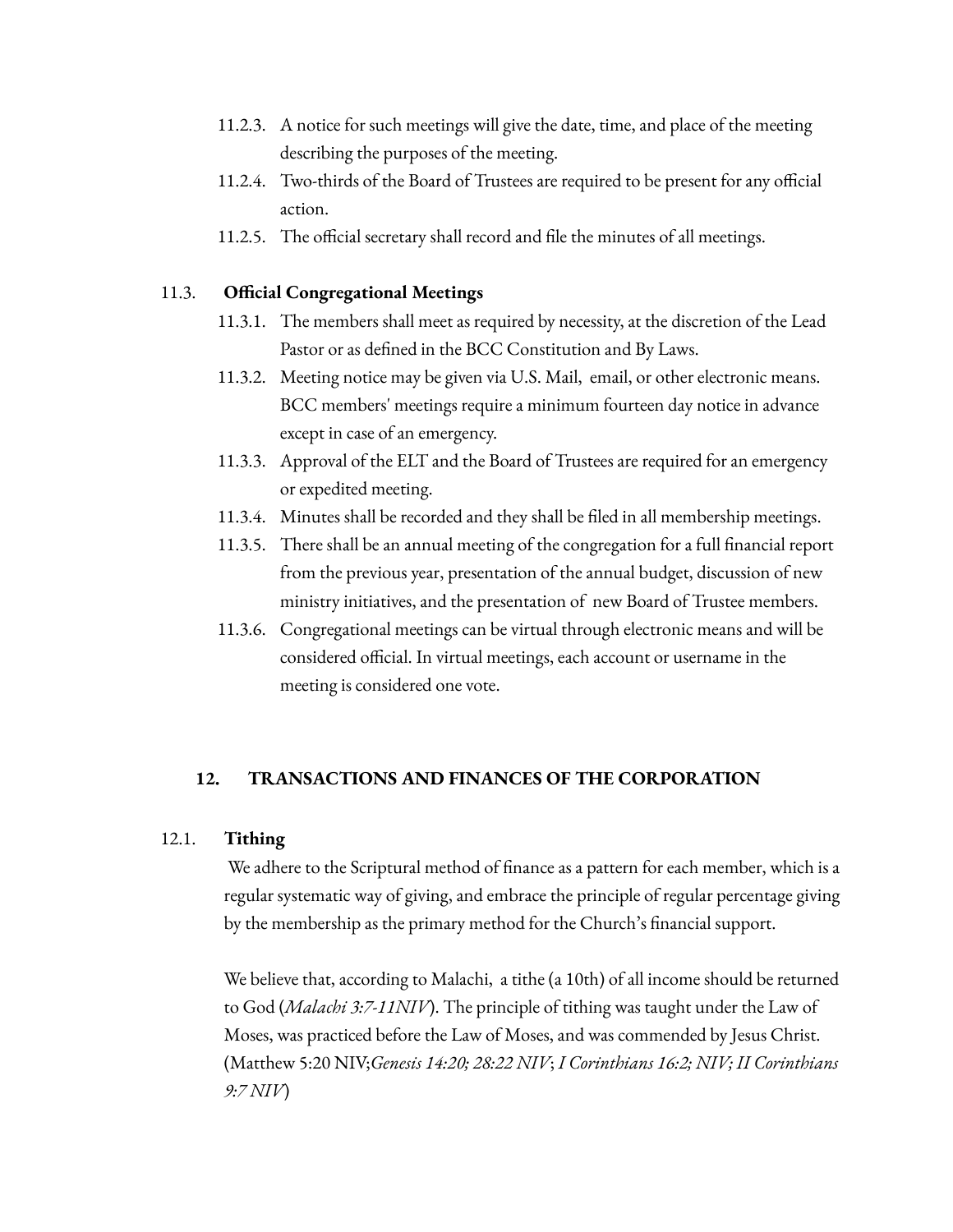- 12.1.1. The disbursement of finances shall be made by the BCC Financial Administrator or the Secretary/Treasurer under the direction of the Lead Pastor, the Staff Lead Team, and the Executive Pastor. The Board of Trustees will have access to information regarding all financial transactions. (*Malachi 3:10 NIV; Luke 6:38 NIV; I Corinthians 16:1-2 NIV; II Corinthians 9:6-8 NIV*)
- 12.1.2. All funds and property received shall be held, maintained, and administered by the Financial Administrator under the direction of the Lead Pastor and the Staff Lead Team with the full knowledge of the Board of Trustees, consistent with the purposes of the Corporation and consistent with section  $501(c)(3)$  of the Internal Revenue Code or the corresponding section of any future Federal Tax Code.

# 12.2. **The Annual Budget**

12.2.1. The Annual Budget shall be ratified by the Board of Trustees and affirmed by the congregation at the annual congregational meeting and entered into the minutes of said meeting.

#### 12.3. **Contracts**

12.3.1. Any contracts related to the daily operation of the Church or within the scope of the Board-approved budget may be entered into by the approval of the Lead Pastor and the Senior Lead Team and executed by the Financial Administrator or other delegated staff. Mortgages, property leases, or contracts that exceed the annual budget require Board of Trustee approval.

### 12.4. **Deposits**

12.4.1. All funds of the Corporation shall be deposited to the Corporation in banks, trust companies, or other depositories in the corporate name with the approval of the Corporate Secretary and the full knowledge of the Board of Trustees.

### 12.5. **Gifts and Special Offerings**

12.5.1. The Lead Pastor and the Corporate Secretary of the Board of Trustees may accept or decline on behalf of the Corporation any contribution, gift, bequest, or devise for the general purposes or for any special purpose of the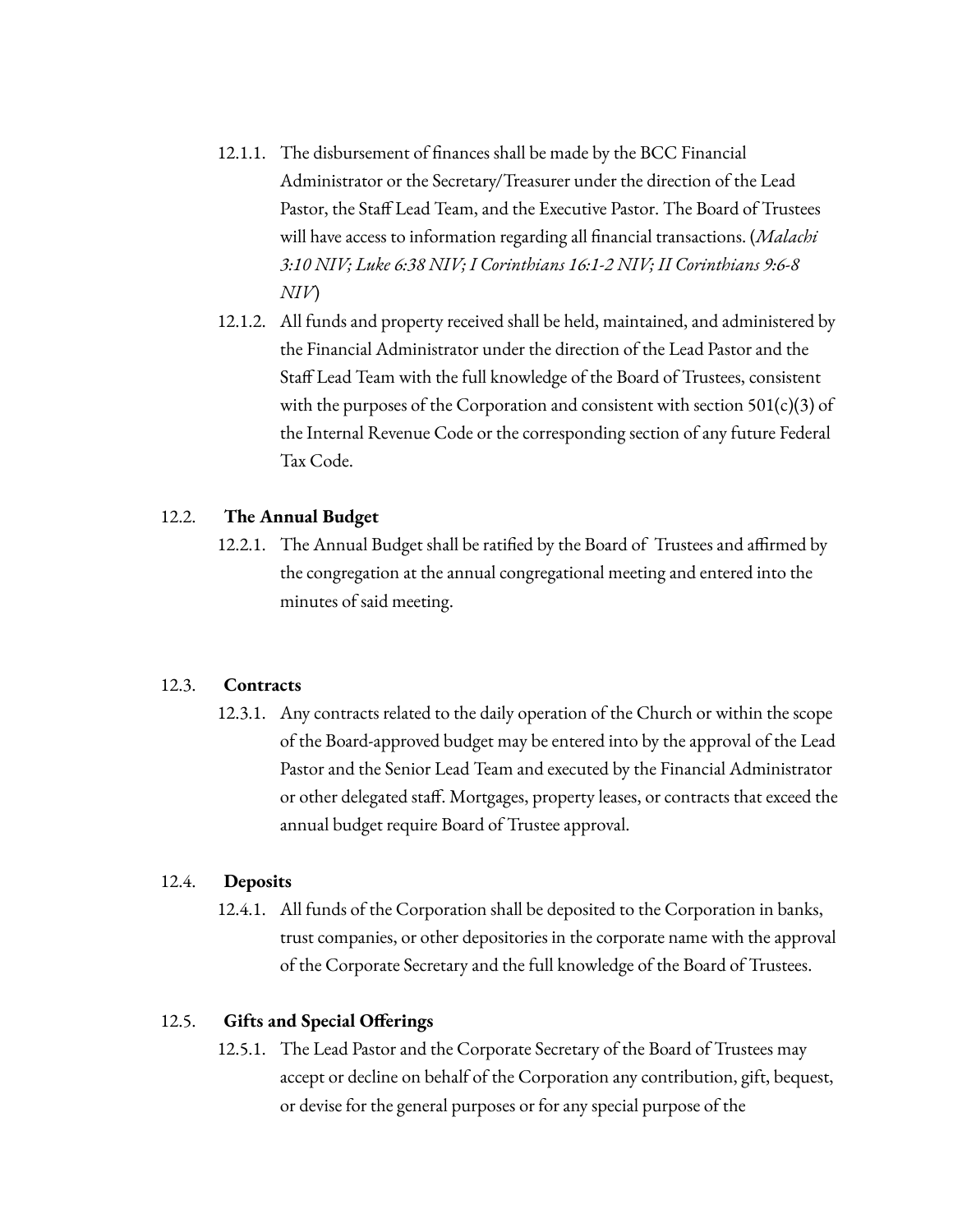Corporation. Bethany Community Church may make gifts and give charitable contributions that are not prohibited by the Bylaws, the articles of incorporation, state law, and any requirements for maintaining the Corporation's federal and state tax exemptions.

12.5.2. All special offerings and funds-based giving will be used for their stated purpose or a similar purpose within the Church.

# 12.6. **Expenditures**

- 12.6.1. The Financial Administrator and other administrative staff will be authorized to make payments for salaries and other operational expenses that are contained in the annual budget. The Lead and Executive Pastors shall have the authority to set staff salaries and benefits in consultation with the Corporate Secretary. The Lead Pastor and the Executive Pastor salary and benefits are set by the Board of Trustees. All salaries and benefits are subject to review by the Board of Trustees.
- 12.6.2. Major capital improvements requiring a financial loan will require the approval of the Board of Trustees. Any capital improvements that exceed the annual budget will require the approval of the Board of Trustees.

# 12.7. **Property**

- 12.7.1. All property of the Church shall be deeded to the Bethany Community Church and held in its name. No property of the Bethany Community Church shall be sold, mortgaged, or otherwise disposed of without a vote of at least two-thirds of the membership who are in attendance at a regular or special business meeting of the Church which has been called for the consideration of the proposal. The Lead Pastor and the Secretary of the Assembly shall certify in such conveyance by a vote of the Church. Such certificate shall be held to be conclusive evidence thereof.
- 12.7.2. In the event this Church shall cease to function for the purposes as declared heretofore in its Articles of Agreement and/or the Articles of its Constitution, after providing for the payments of its debts, the remaining assets will not insure to the benefit of any private person or persons but all such remaining assets shall be transferred to a like charitable non-profit organization that exists for the purpose or propagating of the Gospel of Jesus Christ and which are